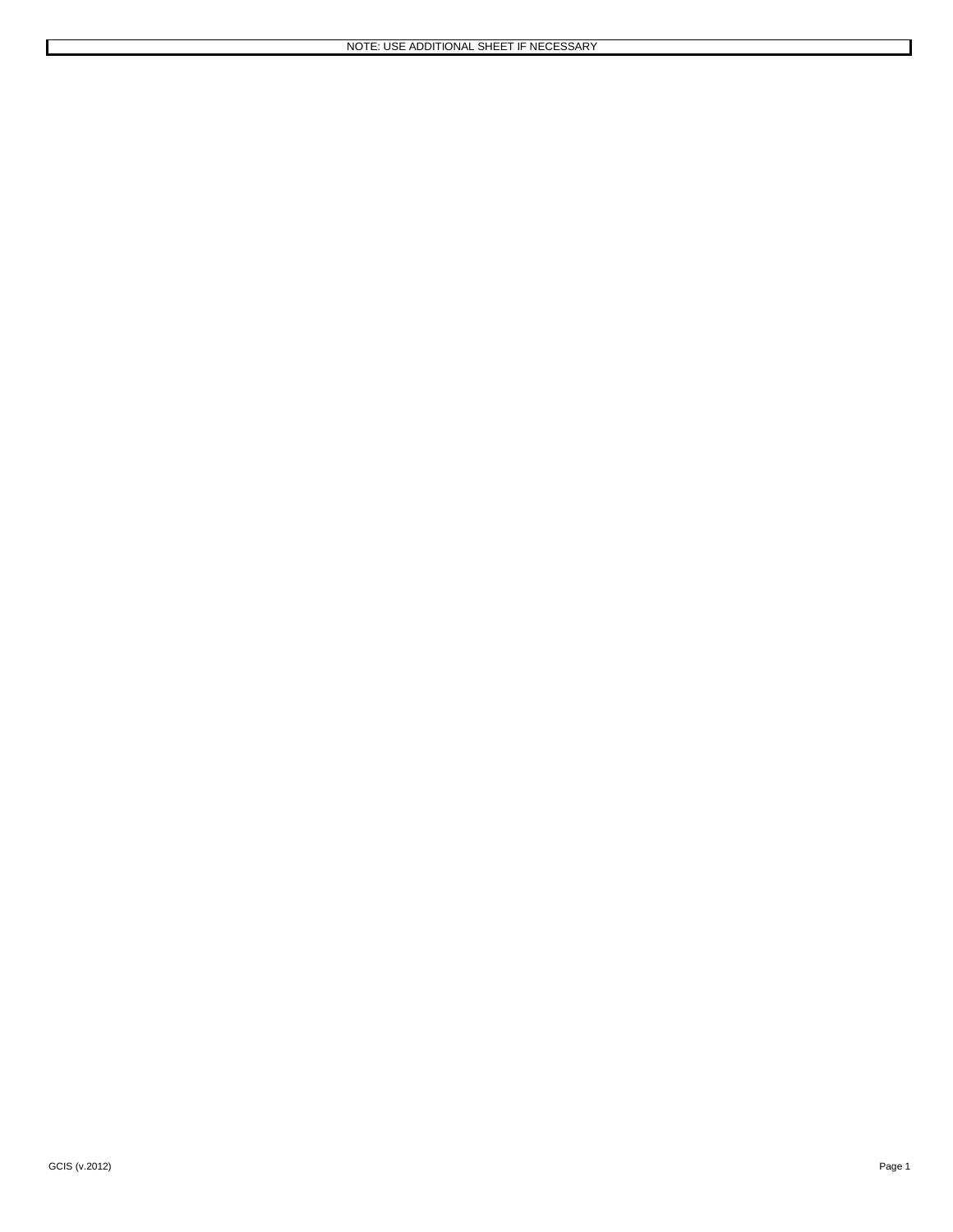|                                   |                                                                                                                                                     | <b>GOVERNMENT CORPORATION NAME: SOCIAL HOUSING FINANCE CORPORATION</b> |                                   |                                                                                 |                                   |                     |                          |  |  |  |
|-----------------------------------|-----------------------------------------------------------------------------------------------------------------------------------------------------|------------------------------------------------------------------------|-----------------------------------|---------------------------------------------------------------------------------|-----------------------------------|---------------------|--------------------------|--|--|--|
|                                   |                                                                                                                                                     |                                                                        |                                   | <b>CAPITAL STRUCTURE</b>                                                        |                                   |                     |                          |  |  |  |
|                                   |                                                                                                                                                     | AUTHORIZED CAPITAL STOCK, if applicable                                |                                   |                                                                                 |                                   |                     |                          |  |  |  |
|                                   | <b>AMOUNT (PhP)</b><br><b>NUMBER OF</b><br><b>TYPE OF SHARES*</b><br><b>PAR/STATED VALUE</b><br>(No. of shares X Par/Stated Value)<br><b>SHARES</b> |                                                                        |                                   |                                                                                 |                                   |                     |                          |  |  |  |
|                                   |                                                                                                                                                     | <b>COMMON SHARES</b>                                                   | 100,000                           | 1,000                                                                           |                                   | 100,000,000.00      |                          |  |  |  |
|                                   |                                                                                                                                                     |                                                                        |                                   |                                                                                 |                                   |                     |                          |  |  |  |
|                                   |                                                                                                                                                     | <b>TOTAL</b>                                                           | 100,000                           |                                                                                 | <b>TOTAL</b><br>P                 | 100,000,000.00      |                          |  |  |  |
| SUBSCRIBED CAPITAL, if applicable |                                                                                                                                                     |                                                                        |                                   |                                                                                 |                                   |                     |                          |  |  |  |
| <b>FILIPINO</b>                   | NO. OF<br>STOCK-<br><b>HOLDERS</b>                                                                                                                  | <b>TYPE OF SHARES *</b>                                                | <b>NUMBER OF</b><br><b>SHARES</b> | <b>NUMBER OF</b><br><b>SHARES IN</b><br><b>THE HANDS</b><br>OF THE<br>PUBLIC ** | <b>PAR/STATED</b><br><b>VALUE</b> | <b>AMOUNT (PhP)</b> | % OF<br><b>OWNERSHIP</b> |  |  |  |
|                                   |                                                                                                                                                     | 12 COMMON SHARES                                                       | 25,000                            |                                                                                 | 1,000.00                          | 25,000,000.00       | 100.00                   |  |  |  |
|                                   |                                                                                                                                                     |                                                                        |                                   |                                                                                 |                                   |                     |                          |  |  |  |
|                                   |                                                                                                                                                     |                                                                        |                                   |                                                                                 |                                   |                     |                          |  |  |  |
|                                   |                                                                                                                                                     | <b>TOTAL</b>                                                           | 25,000 TOTAL                      |                                                                                 | TOTAL P                           | 25,000,000.00       |                          |  |  |  |
| PAID-UP CAPITAL, if applicable    |                                                                                                                                                     |                                                                        |                                   |                                                                                 |                                   |                     |                          |  |  |  |
|                                   | NO. OF                                                                                                                                              |                                                                        | <b>NUMBER OF</b>                  |                                                                                 |                                   |                     | $%$ OF                   |  |  |  |
| <b>FILIPINO</b>                   | STOCK-                                                                                                                                              | <b>TYPE OF SHARES*</b>                                                 | <b>SHARES</b>                     |                                                                                 | <b>PAR/STATED VALUE</b>           | <b>AMOUNT (PhP)</b> | <b>OWNERSHIP</b>         |  |  |  |
|                                   | 12                                                                                                                                                  | <b>COMMON</b><br><b>SHARES</b>                                         | 10,000                            |                                                                                 | 1000                              | 10,000,000          | 100                      |  |  |  |
|                                   |                                                                                                                                                     |                                                                        |                                   |                                                                                 |                                   |                     |                          |  |  |  |
|                                   |                                                                                                                                                     |                                                                        |                                   |                                                                                 |                                   |                     |                          |  |  |  |
|                                   |                                                                                                                                                     |                                                                        |                                   |                                                                                 |                                   |                     |                          |  |  |  |
|                                   |                                                                                                                                                     |                                                                        |                                   |                                                                                 |                                   |                     |                          |  |  |  |
|                                   |                                                                                                                                                     |                                                                        |                                   |                                                                                 |                                   |                     |                          |  |  |  |
|                                   |                                                                                                                                                     |                                                                        |                                   |                                                                                 |                                   |                     |                          |  |  |  |
|                                   |                                                                                                                                                     |                                                                        |                                   |                                                                                 |                                   |                     |                          |  |  |  |
|                                   |                                                                                                                                                     |                                                                        |                                   |                                                                                 |                                   |                     |                          |  |  |  |
|                                   |                                                                                                                                                     |                                                                        |                                   |                                                                                 |                                   |                     |                          |  |  |  |
|                                   |                                                                                                                                                     |                                                                        |                                   |                                                                                 |                                   |                     |                          |  |  |  |
|                                   |                                                                                                                                                     |                                                                        |                                   |                                                                                 |                                   |                     |                          |  |  |  |
|                                   |                                                                                                                                                     | <b>TOTAL</b>                                                           | 10,000                            |                                                                                 | <b>TOTAL</b><br>P                 | 10,000,000.00       | 100.00                   |  |  |  |

NOTE: USE ADDITIONAL SHEET IF NECESSARY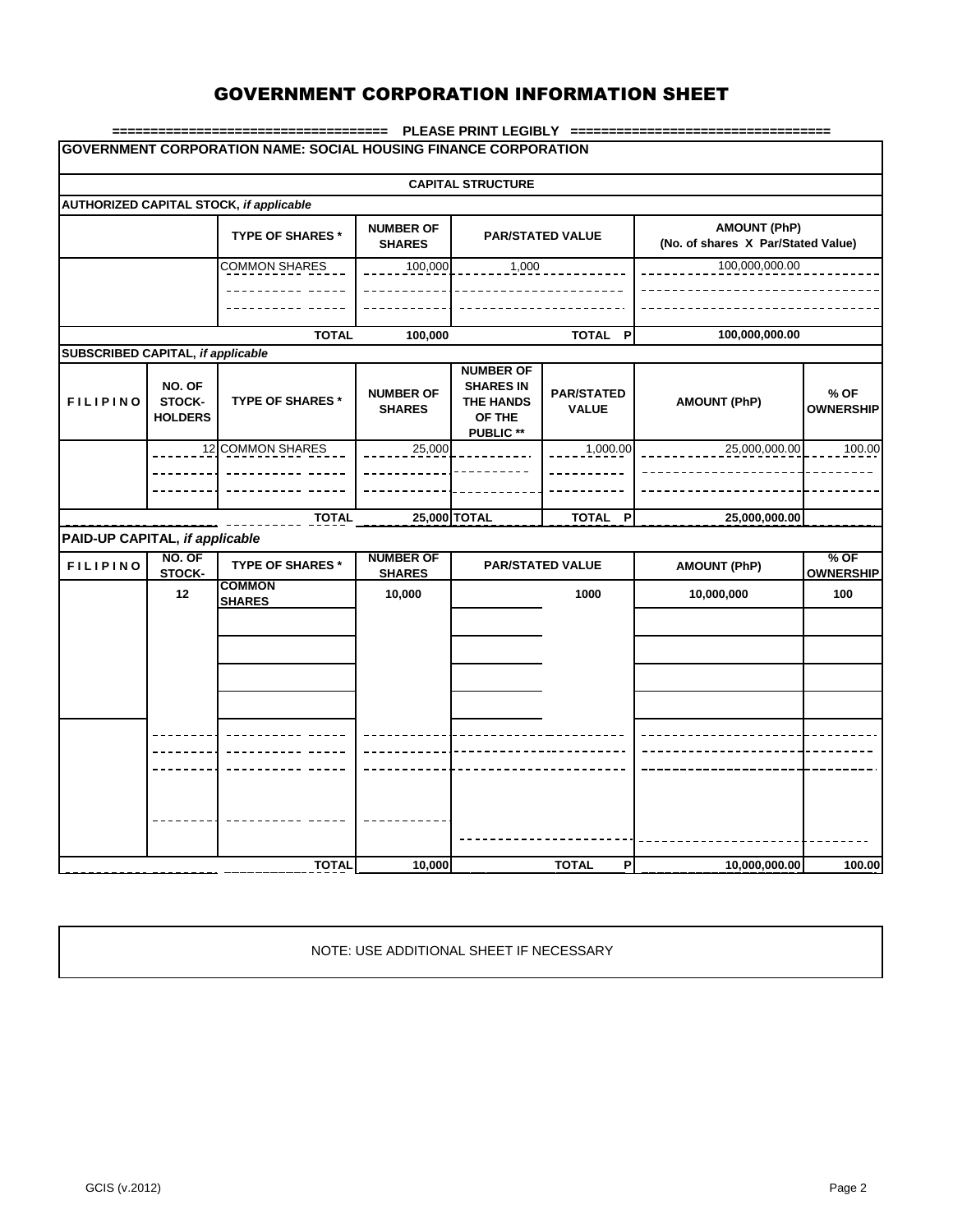**'============================================== PLEASE PRINT LEGIBLY ============================================**

**GOVERNMENT CORPORATION NAME: SOCIAL HOUSING FINANCE CORPORATION**

| DIRECTORS / OFFICERS                                                                    |                                                        |                |                               |                         |                |                                 |                                                                           |                                                                                   |  |  |
|-----------------------------------------------------------------------------------------|--------------------------------------------------------|----------------|-------------------------------|-------------------------|----------------|---------------------------------|---------------------------------------------------------------------------|-----------------------------------------------------------------------------------|--|--|
| <b>NAME, NATIONALITY AND</b><br><b>CURRENT RESIDENTIAL ADDRESS</b>                      | <b>PRESIDE</b><br><b>NTIAL</b><br><b>APPOINT</b><br>EE | <b>BOARD</b>   | <b>STOCK</b><br><b>HOLDER</b> | <b>EX-Officio</b>       | EXEC.<br>COMM. | TAX IDENTIFICATION NO.<br>(TIN) | <b>COMPENSATION</b><br><b>PACKAGE/YR</b>                                  | <b>DESIGNATION TO OTHER</b><br><b>BOARDS OF</b><br><b>AFFILIATES/SUBSIDIARIES</b> |  |  |
| 1. CHITO M. CRUZ<br>32 WATSON ST., AYALA<br>HILLSIDE ESTATE, Q.C.                       | Y                                                      | $\mathsf{C}$   | Y                             | $\overline{\mathsf{N}}$ |                | 101-534-169                     |                                                                           | <b>CHAIRMAN, KEY SHELTER</b><br><b>AGENCIES</b>                                   |  |  |
| 2. MA. ANA R. OLIVEROS<br>143 BIGNAY ST., PROJECT 2,<br>Q.C.                            | $\overline{Y}$                                         | M              | Y                             | $\overline{N}$          |                | 125-545-756                     | P240,00 (Board),<br>P144,400 (Committee),<br>per diem yearly<br>(maximum) |                                                                                   |  |  |
| 3. FELIXBERTO U. BUSTOS<br>3119 MEGAPLAZA, ADB<br>AVENUE, ORTIGAS CENTER,<br>PASIG CITY | $\overline{Y}$                                         | $\overline{M}$ | Y                             | $\overline{\mathsf{N}}$ |                | 169-347-851                     | P240,00 (Board),<br>P144,400 (Committee),<br>per diem yearly<br>(maximum) | <b>NHMFC</b>                                                                      |  |  |
| 4. LUZ M. CANTOR<br>6 GALATIAN ST., PH3D, STO.<br>NINO, MEYCAUAYAN,<br><b>BULACAN</b>   | N                                                      | M              | Y                             | Y                       |                | 146-378-144                     |                                                                           |                                                                                   |  |  |
| 5. AUGUSTO C. LOPEZ-DEE<br>23 LONDON AVENUE, OLD<br>BALARA, QC                          | $\overline{N}$                                         | M              | Y                             | Y                       |                | 178-838-444                     | P240,00 (Board),<br>P144,400 (Committee),<br>per diem yearly<br>(maximum) |                                                                                   |  |  |
| 6. DAMASO C. VERTIDO<br>19 TOWER DRIVE ROYAL<br>VALLEY BANGKAL DAVAO                    | $\overline{Y}$                                         | M              | Y                             | $\mathsf{N}$            |                | 137-505-343                     | P240,00 (Board),<br>P144,400 (Committee),<br>per diem yearly<br>(maximum) |                                                                                   |  |  |
| 7. JOVITO C. LABAJO<br>1677 ECOLS ST., BRGY.<br>COMMONWEALTH, QC                        | Y                                                      | M              | Y                             | ${\sf N}$               |                | 188-353-371                     | P240,00 (Board),<br>P144,400 (Committee),<br>per diem yearly<br>(maximum) |                                                                                   |  |  |
| 8. ATTY. RODOLFO MA. A. PONF<br>U-2C TOWER 3 OLYMPIC<br>HEIGHTS EASTWOOD, QC            | $\overline{Y}$                                         | M              | $\overline{Y}$                | $\mathsf{N}$            |                | 215-793-472                     | P240,00 (Board),<br>P144,400 (Committee),<br>per diem yearly<br>(maximum) |                                                                                   |  |  |
| 9<br>JOANNA P. CASTILLO<br>165 CAMANGYAN STA MARIA<br>dcıs <u>RY</u> IAÇAN              | $\overline{N}$                                         | M              | Y                             | Y                       |                | 199-050-236                     |                                                                           | Page <sup>3</sup>                                                                 |  |  |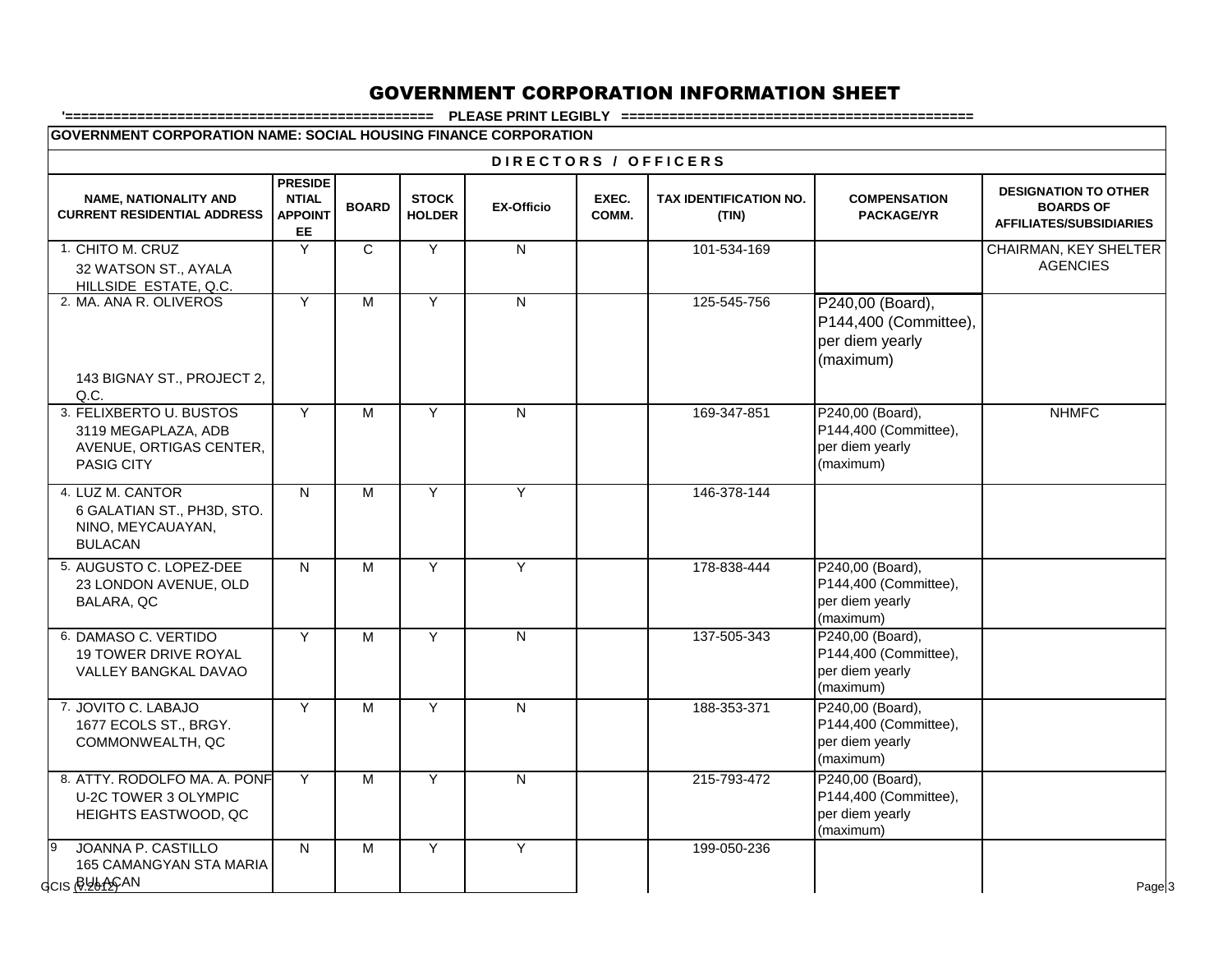|            | 10 ATTY, JOSE D. MELGAREJO<br>21 L22 LAPULAPU ST.,<br>COMMONWEALTH AVE, QC                                                                                                                                                                                           | N. |  | N | VP-<br>CORPORATE<br><b>SECRETARY</b>                | 105-558-073 |  |  |  |
|------------|----------------------------------------------------------------------------------------------------------------------------------------------------------------------------------------------------------------------------------------------------------------------|----|--|---|-----------------------------------------------------|-------------|--|--|--|
| <b>111</b> | <b>ERNESTO R. LEYNES</b><br>206 RED PALM ST, PALMERA<br>HILLS I, TAYTAY RIZAL                                                                                                                                                                                        | N. |  | N | <b>VP-TREASURY</b>                                  | 106-572-526 |  |  |  |
|            | 12 ERNESTO N. ATIENZA<br>304 VALLE VERDE HOMES,<br>CAIMITO ST. PASIG                                                                                                                                                                                                 | N. |  | N | VP-MGT<br>SERVICES.<br><b>ADMIN</b>                 | 153-937-826 |  |  |  |
| I13        | EDUARDO T. MANICIO<br>695 PEARL ST. VILLA<br>NICASIO I, IMUS, CAVITE                                                                                                                                                                                                 | N  |  | N | <b>EXECUTIVE</b><br><b>VICE</b><br><b>PRESIDENT</b> | 120-739-087 |  |  |  |
|            | 9. ANNICIA D. VILLAFUERTE<br>L9B2 PH2 EXPRESS VIEW<br>VILLAS, PUTATAN.                                                                                                                                                                                               | N. |  | N | <b>VP-LOAN</b><br><b>PROCESSING</b><br><b>GROUP</b> | 108-670-828 |  |  |  |
| <b>10</b>  | ATTY. MARIA ROSALIE<br>RICHA A. TAGUIAN<br>206 GREENBELT<br>CHANCELLOR, MAKATI CITY                                                                                                                                                                                  | N  |  | N | <b>VP-LPG VISMIN.</b><br>LEGAL                      | 212-949-430 |  |  |  |
|            |                                                                                                                                                                                                                                                                      |    |  |   |                                                     |             |  |  |  |
|            | <b>INSTRUCTIONS:</b><br>FOR BOARD COLUMN, PUT "C" FOR CHAIRMAN, "M" FOR MEMBER, "I" FOR INDEPENDENT DIRECTOR.<br>FOR PRESIDENTIAL APPOINTEE COLUMN, PUT "Y" IF A PRESIDENTIAL APPOINTEE "N" IF NOT.<br>FOR STOCKHOLDER COLUMN. PUT "Y" IF A STOCKHOLDER. "N" IF NOT. |    |  |   |                                                     |             |  |  |  |

FOR OFFICER COLUMN, INDICATE PARTICULAR POSITION IF AN OFFICER, FROM VP UP INCLUDING THE POSITION OF THE TREASURER,

SECRETARY, COMPLIANCE OFFICER AND/OR ASSOCIATED PERSON.

FOR EXECUTIVE COMMITTEE, INDICATE "C" IF MEMBER OF THE COMPENSATION COMMITTEE; "A" FOR AUDIT COMMITTEE; "N" FOR NOMINATION

AND ELECTION COMMITTEE. ADDITIONALLY WRITE "C" AFTER SLASH IF CHAIRMAN AND "M" IF MEMBER.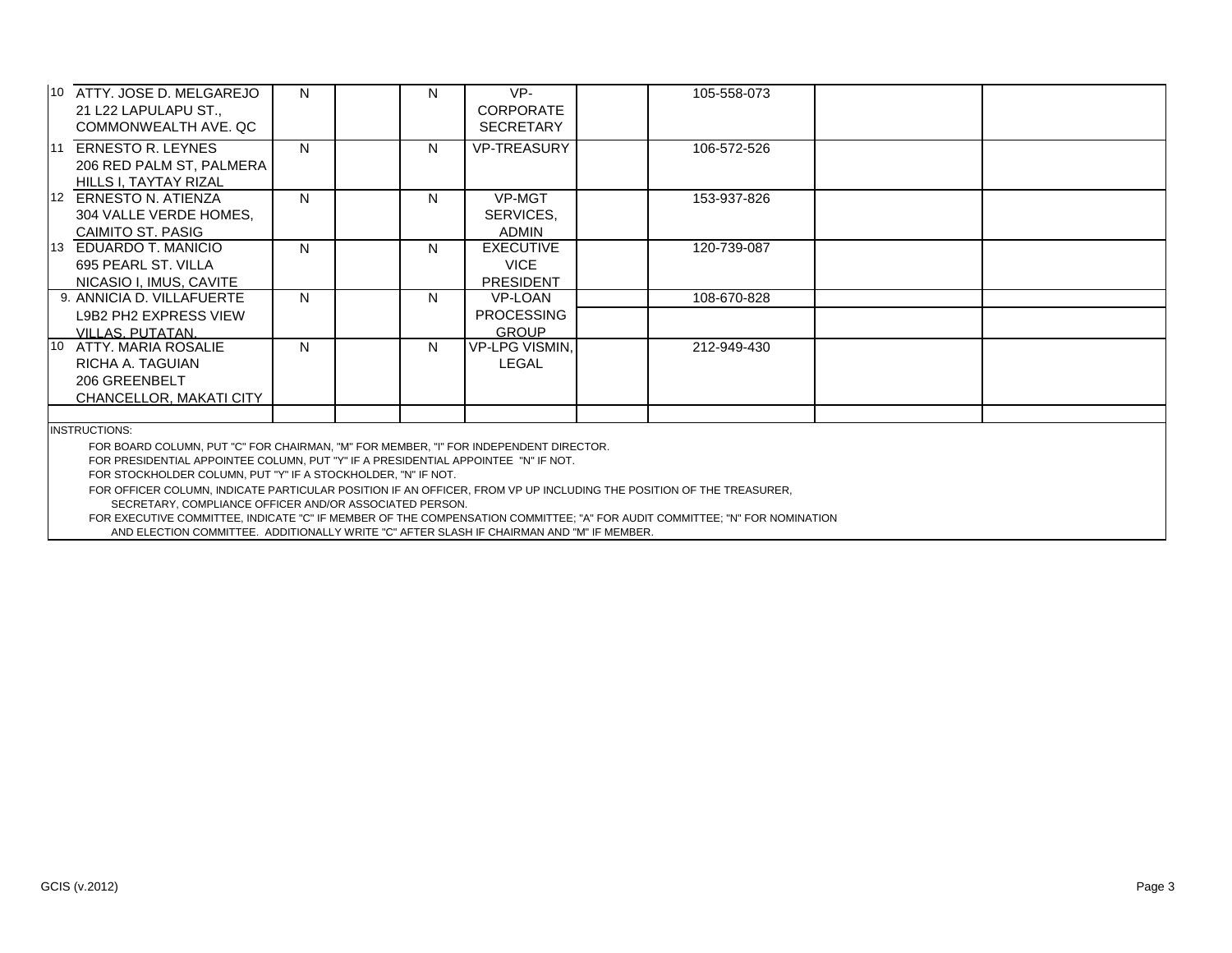**==================================== PLEASE PRINT LEGIBLY ==================================**

| <b>GOVERNMENT CORPORATION NAME:</b> |                                                                                                                                                                                                                                                                                                                                                                                                                                                                                                                                                                                                                                                                                                                                                                                          |                                                                                                                                                                                                                                                                                               |  |  |  |  |  |  |
|-------------------------------------|------------------------------------------------------------------------------------------------------------------------------------------------------------------------------------------------------------------------------------------------------------------------------------------------------------------------------------------------------------------------------------------------------------------------------------------------------------------------------------------------------------------------------------------------------------------------------------------------------------------------------------------------------------------------------------------------------------------------------------------------------------------------------------------|-----------------------------------------------------------------------------------------------------------------------------------------------------------------------------------------------------------------------------------------------------------------------------------------------|--|--|--|--|--|--|
| <b>BOARD COMMITTEES</b>             | <b>FUNCTION</b>                                                                                                                                                                                                                                                                                                                                                                                                                                                                                                                                                                                                                                                                                                                                                                          | <b>COMPOSITION</b>                                                                                                                                                                                                                                                                            |  |  |  |  |  |  |
| <b>Executive Committee</b>          | the Executive Committee is tasked to<br>exercise executive powers, as delegated by<br>the Governing Board, in the implementation<br>of the mandate, vision and mission of the<br>corporation and initially decide on matters<br>involving the corporation's programs and<br>projects, subject to the final approval or<br>decision of the Governing Board. It assists<br>the Board in reviewing, evaluating and<br>approving or denying social housing<br>projects which are for endorsement to the<br>Board of Directors. It is the primary<br>committee which acts as an oversight and<br>reviewing body over the corporation's CMP,<br>LCMP, Express lane and HDH projects and<br>ensures that the Management implements<br>such projects in accordance to the Board's<br>directives. | January-April<br>SHFC, HUDCC, NHMFC, DILG, 2<br><b>PRIVATE SECTOR</b><br><b>REPRESENTATIVES</b><br><b>MAY-AUGUST</b><br>SHFC, HUDCC, NHMFC, DBM, 2<br>PRIVATE SETOR<br><b>REPRESENTATIVES</b><br>SEPTEMBER-DECEMBER<br>SHFC, HUDCC, NHMFC, DOF, 2<br>PRIVATE SECTOR<br><b>REPRESENTATIVES</b> |  |  |  |  |  |  |
| <b>Policy Committee</b>             | this committee is tasked to establish<br>and formulate policies, rules and<br>regulations pertaining to socialized<br>housing programs, including but not<br>limited to the Community Mortgage<br>Program, Localized Community<br>Mortgage Program (LCMP), Abot-Kaya<br>Pabahay Fund (AKPF), High Density<br>Housing Program, etc.                                                                                                                                                                                                                                                                                                                                                                                                                                                       | SHFC, HUDCC, NHMFC, BSP,<br>DILG, 2 PRIVATE SECTOR<br><b>REPRESENTATIVES</b>                                                                                                                                                                                                                  |  |  |  |  |  |  |
|                                     | this committee is tasked to:<br>1. oversee the periodic performance<br>evaluation of the Board and its<br>المستمر فستمس مستمسم المساري المستمر والمستنقذ                                                                                                                                                                                                                                                                                                                                                                                                                                                                                                                                                                                                                                 |                                                                                                                                                                                                                                                                                               |  |  |  |  |  |  |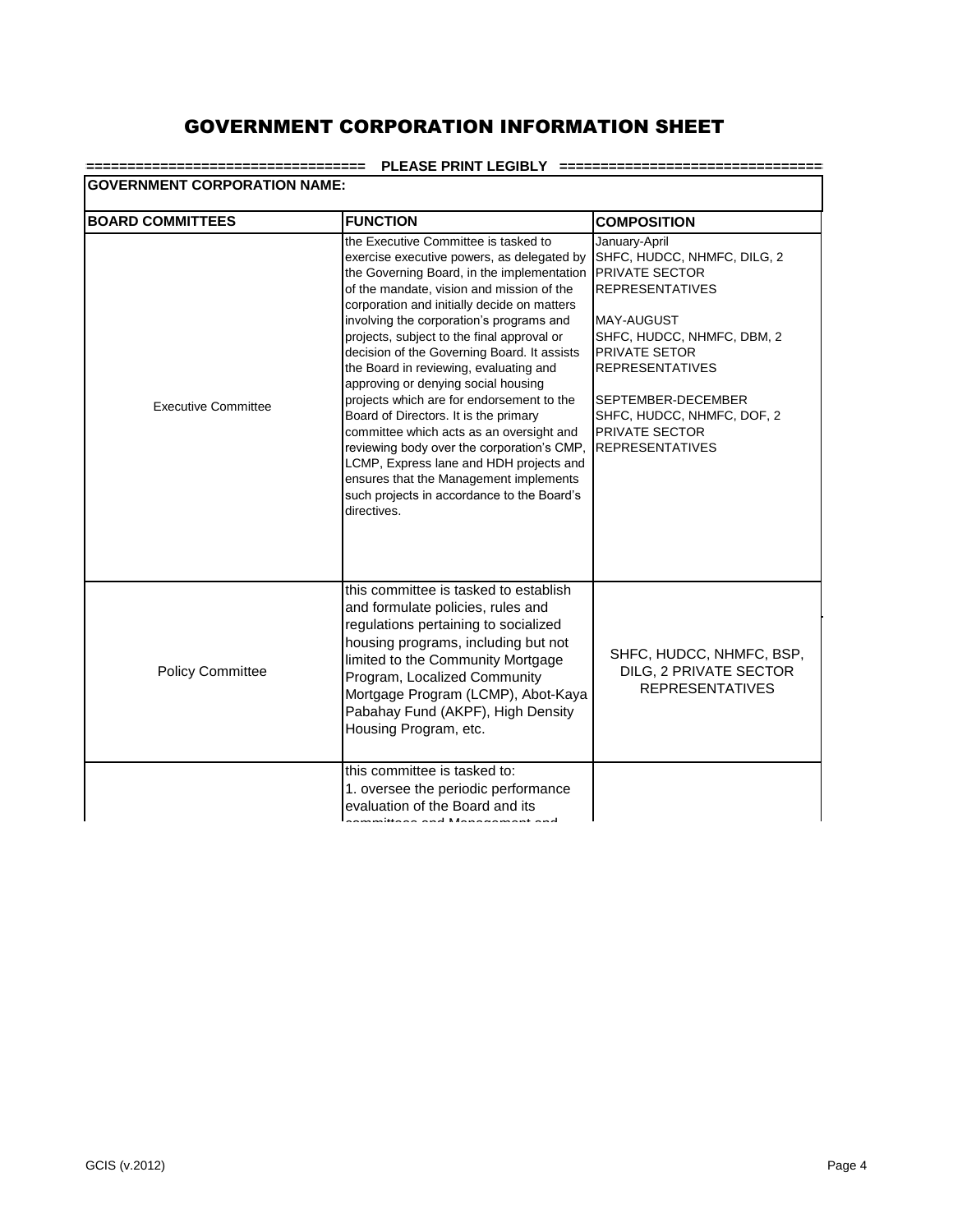| <b>GOVERNANCE COMMITTEE</b>                      | committees and ivianagement and<br>conduct an annual self-evaluation of<br>their performance.<br>2. it shall also decide whether or not a<br>Director is able to and has been<br>adequately carrying out his/her duties<br>as director bearing in mind the<br>director's contribution and performance<br>(e.g. competence, candor, attendance,<br>preparedness and participation).<br>3. recommend to the Board regarding<br>the continuing education of Directors,<br>assignment to Board Committees,<br>succession plan for the Executive<br>Officers, and their remuneration<br>commensurate with corporate and<br>individual performance;<br>4. recommend the manner by which<br>the Board's performance may be<br>evaluated and propose an objective<br>performance criteria to be approved by<br>the Board. | SHFC, HUDCC, NHMFC, DBM,<br>DILG, 2 PRIVATE SECTOR<br><b>REPRESENTATIVES</b> |
|--------------------------------------------------|-------------------------------------------------------------------------------------------------------------------------------------------------------------------------------------------------------------------------------------------------------------------------------------------------------------------------------------------------------------------------------------------------------------------------------------------------------------------------------------------------------------------------------------------------------------------------------------------------------------------------------------------------------------------------------------------------------------------------------------------------------------------------------------------------------------------|------------------------------------------------------------------------------|
| Sub-Committee on Compensation or<br>Remuneration | composed of at least three (3)<br>members and one of whom should be<br>an independent director, to establish a<br>formal and transparent procedure for<br>developing a policy on remuneration of<br>directors and officers to ensure that<br>their compensation is consistent with<br>GCG's GOCC CPCS, the corporation's<br>culture, strategy and the business<br>environment in which it operates.<br>(SHFC cannot establish a Nomination<br>Committee since six (6) of its Board of<br>Directors are ex-officio members while<br>five (5) are appointed by the President)<br>this committee is tasked to:                                                                                                                                                                                                       |                                                                              |
|                                                  | 1. assist the Board in the performance                                                                                                                                                                                                                                                                                                                                                                                                                                                                                                                                                                                                                                                                                                                                                                            |                                                                              |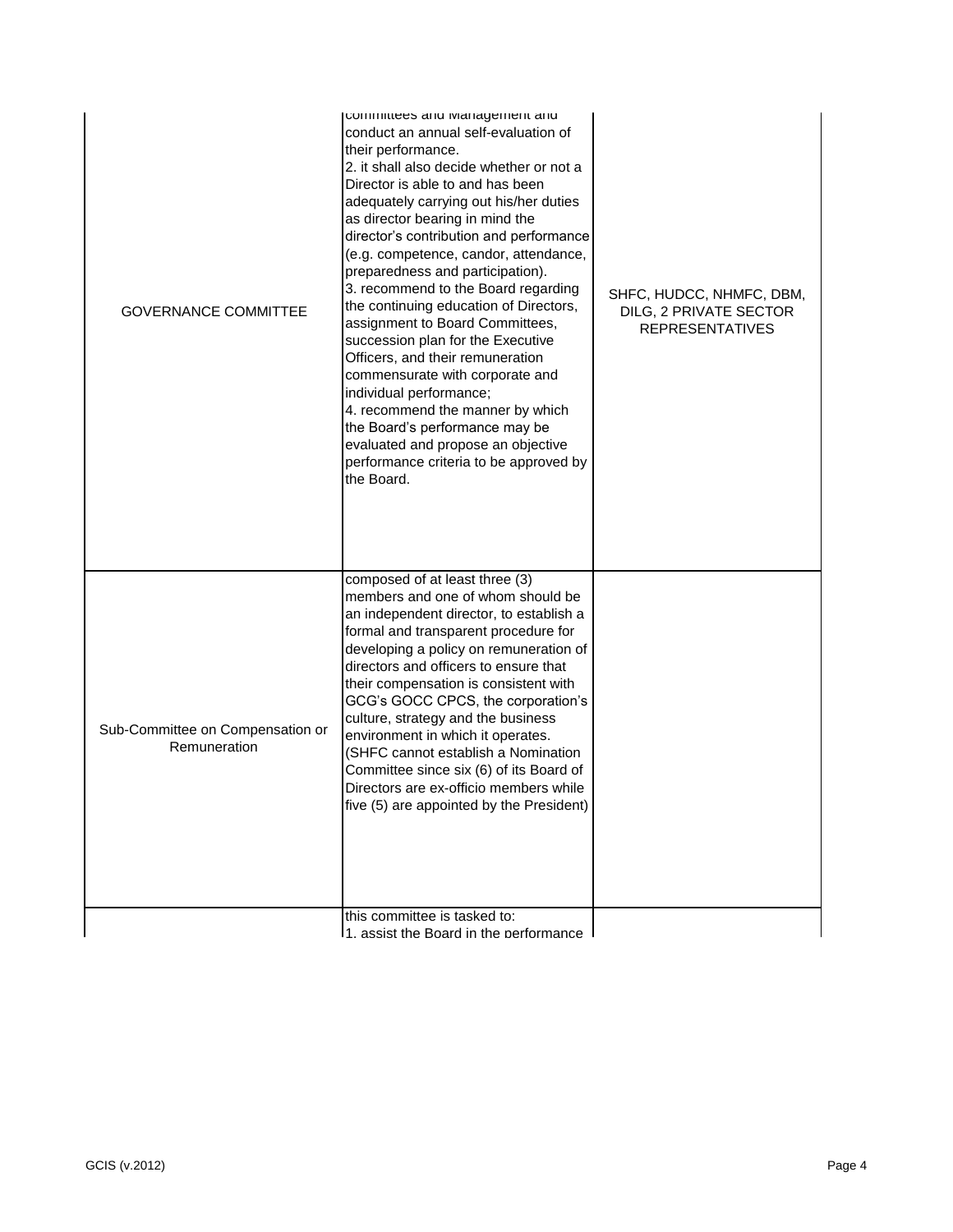| <b>AUDIT COMMITTEE</b>                  | woolds and woold and and policementou<br>of its oversight responsibility for the<br>financial reporting process, system of<br>internal control, audit process, and<br>monitoring of compliance with<br>applicable laws, rules and regulations;<br>2. provide oversight over<br>Management's activities in managing<br>credit, market, liquidity, operational,<br>legal and other risks of the corporation;<br>3. review the annual internal audit plan<br>to ensure its conformity with the<br>objectives of the corporation;<br>4. review the reports submitted by the<br>internal and external auditors;<br>5. review the quarterly, half-year and<br>annual financial statements before<br>their submission to the Board; | SHFC, HUDCC, DOF, DBM,<br>NHMFC, PRIVATE SECTOR<br><b>REPRESENTATIVE</b> |  |  |  |  |  |
|-----------------------------------------|------------------------------------------------------------------------------------------------------------------------------------------------------------------------------------------------------------------------------------------------------------------------------------------------------------------------------------------------------------------------------------------------------------------------------------------------------------------------------------------------------------------------------------------------------------------------------------------------------------------------------------------------------------------------------------------------------------------------------|--------------------------------------------------------------------------|--|--|--|--|--|
| RISK MANAGEMENT COMMITTEE               | this committee is tasked to perform<br>oversight risk management functions<br>specifically in the areas of managing<br>credit, market, liquidity, operational,<br>legal, reputational, and other risks of<br>the GOCC, and crisis management,<br>which shall include receiving from<br>Senior Management periodic<br>information on risk exposures and risk<br>management activities                                                                                                                                                                                                                                                                                                                                         | SHFC, HUDCC, DOF, DBM,<br>NHMFC, PRIVATE SECTOR<br><b>REPRESENTATIVE</b> |  |  |  |  |  |
|                                         |                                                                                                                                                                                                                                                                                                                                                                                                                                                                                                                                                                                                                                                                                                                              |                                                                          |  |  |  |  |  |
| NOTE: USE ADDITIONAL SHEET IF NECESSARY |                                                                                                                                                                                                                                                                                                                                                                                                                                                                                                                                                                                                                                                                                                                              |                                                                          |  |  |  |  |  |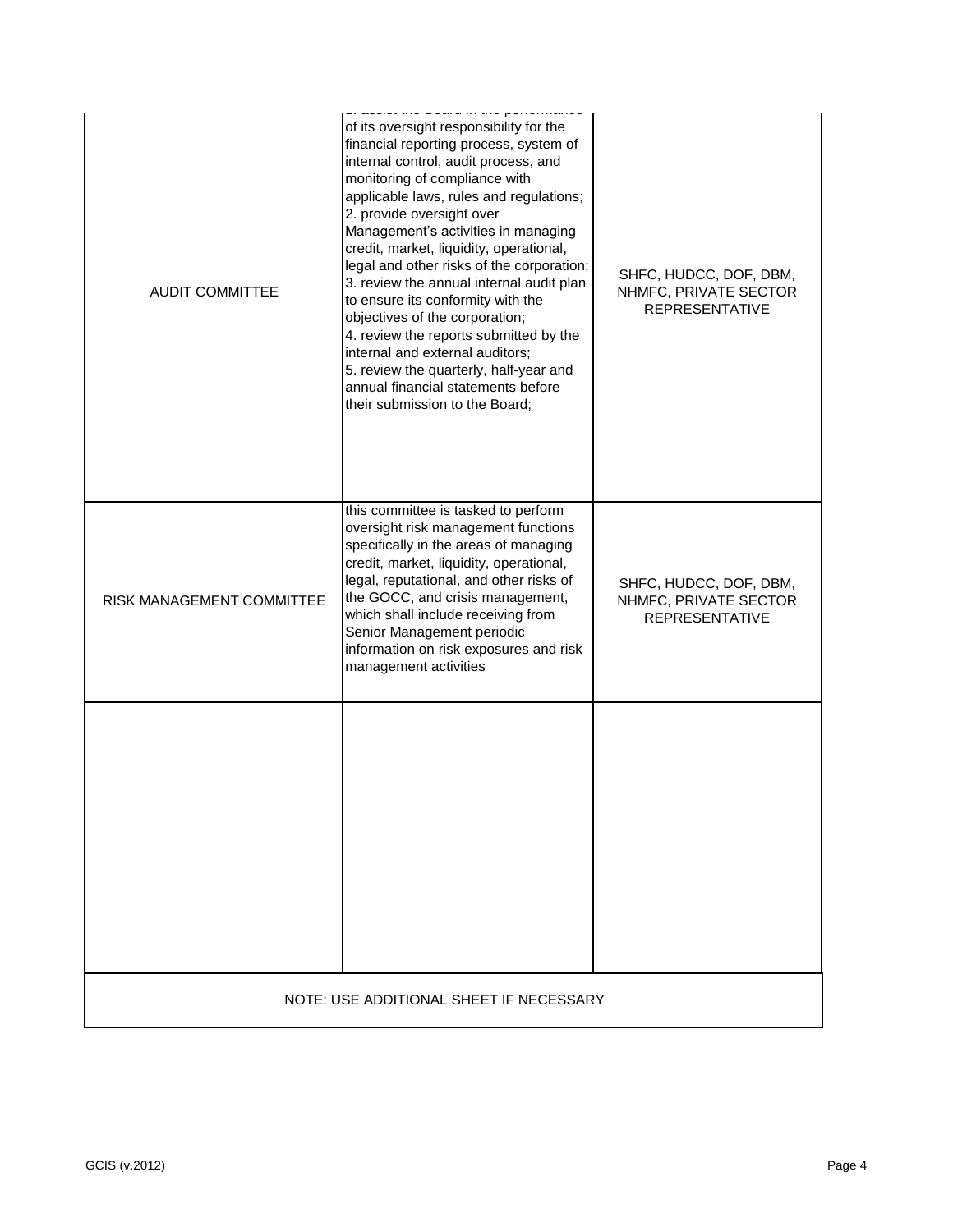| GOVERNMENT CORPORATION NAME: SOCIAL HOUSING FINANCE CORPORATION |                                         |                              |  |  |  |  |  |  |  |
|-----------------------------------------------------------------|-----------------------------------------|------------------------------|--|--|--|--|--|--|--|
|                                                                 |                                         |                              |  |  |  |  |  |  |  |
| <b>LIST OF AFFILIATES/SUBSIDIARIES</b>                          | <b>DESCRIPTION</b>                      | NATURE/ EXTENT OF INVESTMENT |  |  |  |  |  |  |  |
| N.A.                                                            | N.A.                                    | N.A.                         |  |  |  |  |  |  |  |
|                                                                 |                                         |                              |  |  |  |  |  |  |  |
|                                                                 |                                         |                              |  |  |  |  |  |  |  |
|                                                                 |                                         |                              |  |  |  |  |  |  |  |
|                                                                 |                                         |                              |  |  |  |  |  |  |  |
|                                                                 |                                         |                              |  |  |  |  |  |  |  |
|                                                                 |                                         |                              |  |  |  |  |  |  |  |
|                                                                 |                                         |                              |  |  |  |  |  |  |  |
|                                                                 |                                         |                              |  |  |  |  |  |  |  |
|                                                                 |                                         |                              |  |  |  |  |  |  |  |
|                                                                 |                                         |                              |  |  |  |  |  |  |  |
|                                                                 |                                         |                              |  |  |  |  |  |  |  |
|                                                                 | NOTE: USE ADDITIONAL SHEET IF NECESSARY |                              |  |  |  |  |  |  |  |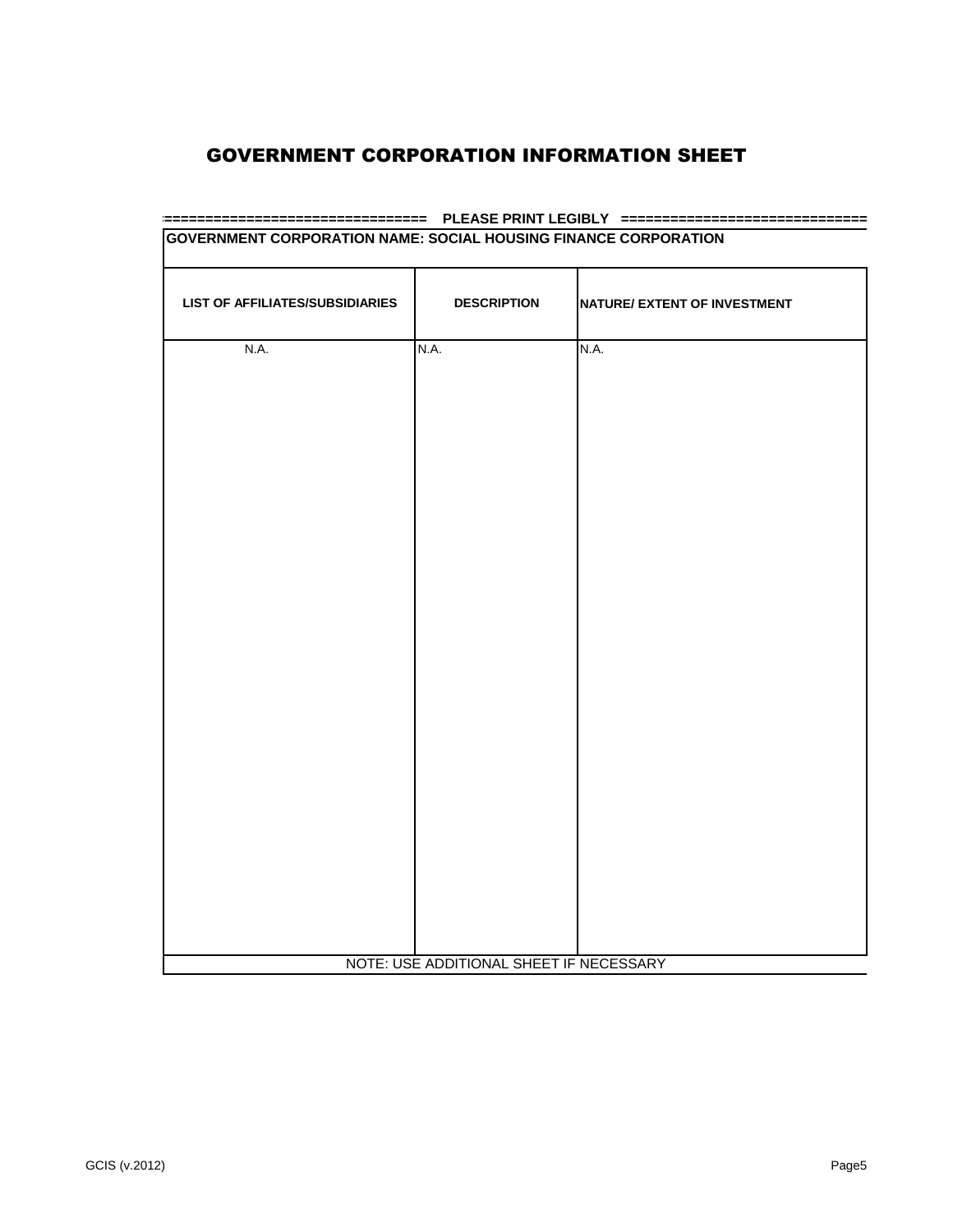| GOVERNMENT CORPORATION NAME: SOCIAL HOUSING FINANCE CORPORATION               |                              |              |                                                                |       |                                  |                                               |  |  |  |
|-------------------------------------------------------------------------------|------------------------------|--------------|----------------------------------------------------------------|-------|----------------------------------|-----------------------------------------------|--|--|--|
| <b>TOTAL NUMBER OF STOCKHOLDERS:</b>                                          |                              | 12           |                                                                |       |                                  |                                               |  |  |  |
| TOTAL ASSETS BASED ON LATEST AUDITED FINANCIAL STATEMENTS: P15,319,001,343.00 |                              |              |                                                                |       |                                  |                                               |  |  |  |
|                                                                               |                              |              | <b>STOCKHOLDER'S INFORMATION</b>                               |       |                                  |                                               |  |  |  |
|                                                                               | <b>AMOUNT PAID</b>           |              |                                                                |       |                                  |                                               |  |  |  |
| NAME, NATIONALITY, IF APPLICABLE AND<br><b>CURRENT ADDRESS</b>                | <b>TYPE</b><br><b>NUMBER</b> |              | % OF<br><b>AMOUNT</b><br><b>OWNER-</b><br>(PhP)<br><b>SHIP</b> |       | (PhP), $IF$<br><b>APPLICABLE</b> | TAX IDENTIFICATION NO.<br>(TIN) FOR FILIPINOS |  |  |  |
| 1. CHITO M. CRUZ                                                              | <b>COMMON</b>                | 1            | 1,000.00                                                       | 0.01% | 1,000.00                         | 101-534-169                                   |  |  |  |
| <b>FILIPINO</b>                                                               |                              |              |                                                                |       |                                  |                                               |  |  |  |
| 32 WATSON ST., AYALA HILLSIDE ESTATE, Q.C.                                    |                              |              |                                                                |       |                                  |                                               |  |  |  |
|                                                                               |                              |              |                                                                |       |                                  |                                               |  |  |  |
| 2. MA. ANA R. OLIVEROS                                                        | <b>COMMON</b>                | 1            | 1,000.00                                                       | 0.01% | 1,000.00                         | 125-545-756                                   |  |  |  |
| <b>FILIPINO</b>                                                               |                              |              |                                                                |       |                                  |                                               |  |  |  |
| 143 BIGNAY ST., PROJECT 2, QUEZON CITY                                        |                              |              |                                                                |       |                                  |                                               |  |  |  |
|                                                                               |                              |              |                                                                |       |                                  |                                               |  |  |  |
| 3. FELIXBERTO BUSTOS JR.                                                      | <b>COMMON</b>                | 1            | 1.000.00                                                       | 0.01% | 1,000.00                         | 169-347-851                                   |  |  |  |
| <b>FILIPINO</b>                                                               |                              |              |                                                                |       |                                  |                                               |  |  |  |
| 3119 MEGA PLAZA, ADB AVENUE, ORTIGAS                                          |                              |              |                                                                |       |                                  |                                               |  |  |  |
| CENTER, PASIG CITY                                                            |                              |              |                                                                |       |                                  |                                               |  |  |  |
|                                                                               |                              |              |                                                                |       |                                  |                                               |  |  |  |
| 4. LUZ M. CANTOR<br><b>FILIPINO</b>                                           | <b>COMMON</b>                |              | 1,000.00                                                       | 0.01% | 1,000.00                         | 146-378-144                                   |  |  |  |
| 6 GALATIAN ST., PH3, STO NINO, MEYCAUAYAN,                                    |                              |              |                                                                |       |                                  |                                               |  |  |  |
| <b>BULACAN</b>                                                                |                              |              |                                                                |       |                                  |                                               |  |  |  |
|                                                                               |                              |              |                                                                |       |                                  |                                               |  |  |  |
| 5. DAMASO C. VERTIDO                                                          | <b>COMMON</b>                | 1            | 1,000.00                                                       | 0.01% | 1,000.00                         | 137-505-343                                   |  |  |  |
| <b>FILIPINO</b>                                                               |                              |              |                                                                |       |                                  |                                               |  |  |  |
| 19 TOWER DRIVE ROYAL VALLEY SUBDIVISION,<br><b>BANKAL DAVAO CITY</b>          |                              |              |                                                                |       |                                  |                                               |  |  |  |
|                                                                               |                              |              |                                                                |       |                                  |                                               |  |  |  |
| 6. JOVITO C. LABAJO                                                           | <b>COMMON</b>                | $\mathbf{1}$ | 1,000.00                                                       | 0.01% | 1,000.00                         | 188-353-371                                   |  |  |  |
| <b>FILIPINO</b>                                                               |                              |              |                                                                |       |                                  |                                               |  |  |  |
| 1677 ECOLS ST., COMMONWEALTH AVENUE,<br>QC                                    |                              |              |                                                                |       |                                  |                                               |  |  |  |
|                                                                               |                              |              |                                                                |       |                                  |                                               |  |  |  |
| 7. AUGUSTO LOPEZ DEE                                                          | <b>COMMON</b>                |              | 1,000.00                                                       | 0.01% | 1,000.00                         | 178-838-444                                   |  |  |  |
| <b>FILIPINO</b>                                                               |                              |              |                                                                |       |                                  |                                               |  |  |  |
| 23 LONDON AVENUE, OLD BALARA, QC                                              |                              |              |                                                                |       |                                  |                                               |  |  |  |
|                                                                               | <b>TOTAL</b>                 |              | 1,000.00                                                       |       |                                  |                                               |  |  |  |
| TOTAL AMOUNT OF SUBSCRIBED CAPITAL                                            |                              |              |                                                                |       |                                  |                                               |  |  |  |
|                                                                               |                              |              | TOTAL AMOUNT OF PAID-UP CAPITAL                                |       |                                  |                                               |  |  |  |
|                                                                               |                              |              |                                                                |       |                                  |                                               |  |  |  |

INSTRUCTION: SPECIFY THE TOP 20 STOCKHOLDERS AND INDICATE THE REST AS OTHERS

*Note: For PDTC Nominee included in the list, please indicate further the beneficial owners owning more than 5% of any class of the company's voting securities. Attach separate sheet, if necessary.*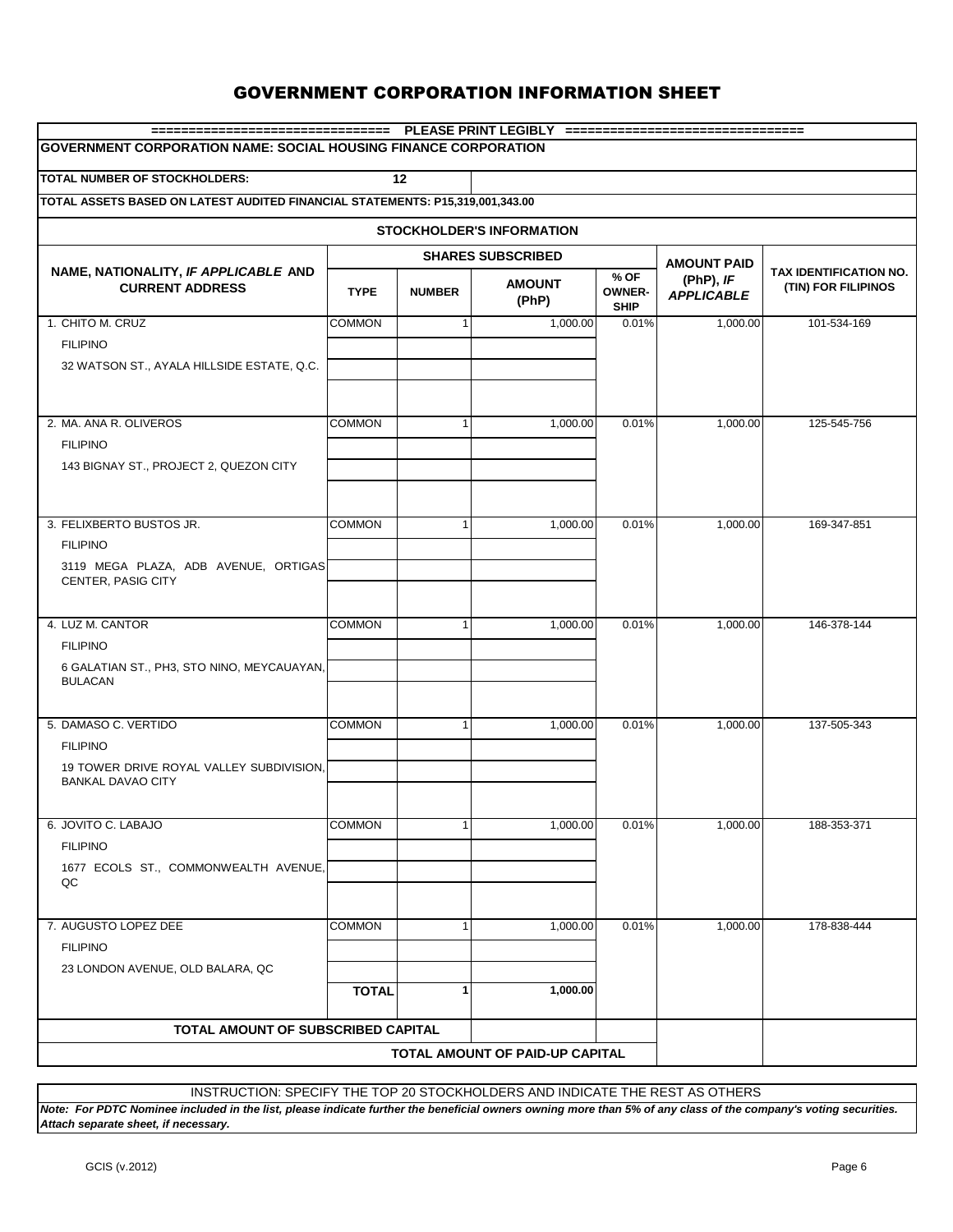| <b>TOTAL NUMBER OF STOCKHOLDERS:</b>                                              |               | 12                       |                                                                              |                                      |                             |                                 |
|-----------------------------------------------------------------------------------|---------------|--------------------------|------------------------------------------------------------------------------|--------------------------------------|-----------------------------|---------------------------------|
| TOTAL ASSETS BASED ON LATEST AUDITED FS: P15,319,001,343.00                       |               |                          |                                                                              |                                      |                             |                                 |
|                                                                                   |               |                          | <b>STOCKHOLDER'S INFORMATION</b>                                             |                                      |                             |                                 |
| NAME, NATIONALITY, IF APPLICABLE                                                  |               | <b>SHARES SUBSCRIBED</b> |                                                                              |                                      |                             |                                 |
| <b>AND</b><br><b>CURRENT ADDRESS</b>                                              | <b>TYPE</b>   | <b>NUMBER</b>            | <b>AMOUNT</b><br>(PhP)                                                       | % OF<br><b>OWNER-</b><br><b>SHIP</b> | <b>AMOUNT PAID</b><br>(PhP) | TAX IDENTIFICATION NO.<br>(TIN) |
| 8. RODOLFO MA. A. PONFERRADA<br><b>FILIPINO</b><br>UNIT 2C TOWER3 OLYMPIC HEIGHTS | <b>COMMON</b> | $\mathbf{1}$             | 1,000.00                                                                     | 0.01%                                | 1,000.00                    | 215-793-472                     |
| EASTWOOD, QC                                                                      | <b>TOTAL</b>  |                          |                                                                              |                                      |                             |                                 |
| 9. JOANNA P. CASTILLO<br><b>FILIPINO</b><br>165 CAMANGYANAN STA.<br><b>MARIA</b>  | <b>COMMON</b> | $\mathbf{1}$             | 1,000.00                                                                     | 0.01%                                | 1,000.00                    | 199-050-236                     |
| <b>BULACAN</b>                                                                    | <b>TOTAL</b>  |                          |                                                                              |                                      |                             |                                 |
| 10. VACANT                                                                        | <b>COMMON</b> | $\mathbf{1}$             | 1,000.00                                                                     | 0.01%                                | 1,000.00                    |                                 |
|                                                                                   | <b>TOTAL</b>  |                          |                                                                              |                                      |                             |                                 |
| 11. VACANT                                                                        | <b>COMMON</b> | 1                        | 1,000.00                                                                     | 0.01%                                | 1,000.00                    |                                 |
|                                                                                   | <b>TOTAL</b>  |                          |                                                                              |                                      |                             |                                 |
| 12. NATIONAL HOME MORTGAGE FINANCE COMMON<br>CORPORATION<br><b>FILIPINO</b>       |               | 24,990                   | 249,990,000.00                                                               | 99.90%                               | 9,990,000.00                | 000-531-803-0000                |
|                                                                                   | <b>TOTAL</b>  |                          |                                                                              |                                      |                             |                                 |
| 13. N.A.                                                                          |               |                          |                                                                              |                                      |                             |                                 |
|                                                                                   | <b>TOTAL</b>  |                          |                                                                              |                                      |                             |                                 |
| 14. N.A.                                                                          |               |                          |                                                                              |                                      |                             |                                 |
|                                                                                   | <b>TOTAL</b>  |                          |                                                                              |                                      |                             |                                 |
| TOTAL AMOUNT OF SUBSCRIBED CAPITAL                                                |               |                          |                                                                              |                                      | 25,000,000                  |                                 |
|                                                                                   |               |                          | TOTAL AMOUNT OF PAID-UP CAPITAL                                              |                                      | 10000000                    |                                 |
|                                                                                   |               |                          | INSTRUCTION: SPECIFY THE TOP 20 STOCKHOLDERS AND INDICATE THE REST AS OTHERS |                                      |                             |                                 |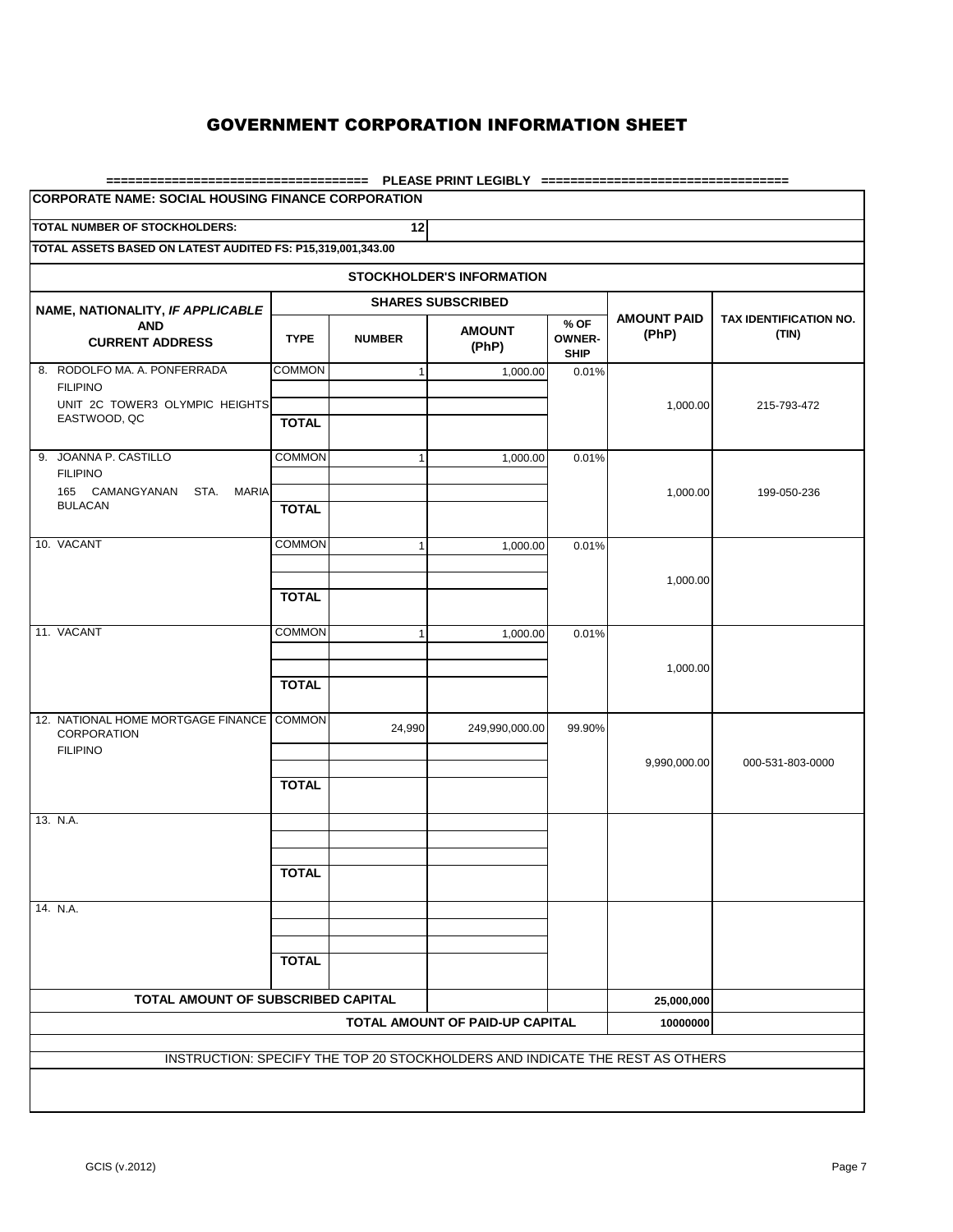| <b>CORPORATE NAME: SOCIAL HOUSING FINANCE CORPORATION</b>                    |              |               |                                  |                                      |                             |                                 |  |  |
|------------------------------------------------------------------------------|--------------|---------------|----------------------------------|--------------------------------------|-----------------------------|---------------------------------|--|--|
| TOTAL NUMBER OF STOCKHOLDERS:                                                |              | 12            |                                  |                                      |                             |                                 |  |  |
| TOTAL ASSETS BASED ON LATEST AUDITED FS: P15,319,001,343.00                  |              |               |                                  |                                      |                             |                                 |  |  |
|                                                                              |              |               | <b>STOCKHOLDER'S INFORMATION</b> |                                      |                             |                                 |  |  |
|                                                                              |              |               | <b>SHARES SUBSCRIBED</b>         |                                      |                             |                                 |  |  |
| NAME, NATIONALITY AND<br><b>CURRENT RESIDENTIAL ADDRESS</b>                  | <b>TYPE</b>  | <b>NUMBER</b> | <b>AMOUNT</b><br>(PhP)           | % OF<br><b>OWNER-</b><br><b>SHIP</b> | <b>AMOUNT PAID</b><br>(PhP) | TAX IDENTIFICATION NO.<br>(TIN) |  |  |
| 15. N.A                                                                      |              |               |                                  |                                      |                             |                                 |  |  |
|                                                                              |              |               |                                  |                                      |                             |                                 |  |  |
|                                                                              | <b>TOTAL</b> |               |                                  |                                      |                             |                                 |  |  |
| 16. N.A.                                                                     |              |               |                                  |                                      |                             |                                 |  |  |
|                                                                              |              |               |                                  |                                      |                             |                                 |  |  |
|                                                                              |              |               |                                  |                                      |                             |                                 |  |  |
|                                                                              | <b>TOTAL</b> |               |                                  |                                      |                             |                                 |  |  |
| 17. N.A.                                                                     |              |               |                                  |                                      |                             |                                 |  |  |
|                                                                              |              |               |                                  |                                      |                             |                                 |  |  |
|                                                                              |              |               |                                  |                                      |                             |                                 |  |  |
|                                                                              | <b>TOTAL</b> |               |                                  |                                      |                             |                                 |  |  |
| 18. N.A.                                                                     |              |               |                                  |                                      |                             |                                 |  |  |
|                                                                              |              |               |                                  |                                      |                             |                                 |  |  |
|                                                                              |              |               |                                  |                                      |                             |                                 |  |  |
|                                                                              | <b>TOTAL</b> |               |                                  |                                      |                             |                                 |  |  |
|                                                                              |              |               |                                  |                                      |                             |                                 |  |  |
| 19. N.A.                                                                     |              |               |                                  |                                      |                             |                                 |  |  |
|                                                                              |              |               |                                  |                                      |                             |                                 |  |  |
|                                                                              |              |               |                                  |                                      |                             |                                 |  |  |
|                                                                              | <b>TOTAL</b> |               |                                  |                                      |                             |                                 |  |  |
| 20. N.A.                                                                     |              |               |                                  |                                      |                             |                                 |  |  |
|                                                                              |              |               |                                  |                                      |                             |                                 |  |  |
|                                                                              |              |               |                                  |                                      |                             |                                 |  |  |
|                                                                              | <b>TOTAL</b> |               |                                  |                                      |                             |                                 |  |  |
| 21. OTHERS (Indicate the number of the                                       |              |               |                                  |                                      |                             |                                 |  |  |
| remaining stockholders)                                                      |              |               |                                  |                                      |                             |                                 |  |  |
|                                                                              |              |               |                                  |                                      |                             |                                 |  |  |
|                                                                              |              |               |                                  |                                      |                             |                                 |  |  |
|                                                                              | <b>TOTAL</b> |               |                                  |                                      |                             |                                 |  |  |
| TOTAL AMOUNT OF SUBSCRIBED CAPITAL                                           |              |               |                                  |                                      |                             |                                 |  |  |
|                                                                              |              |               | TOTAL AMOUNT OF PAID-UP CAPITAL  |                                      |                             |                                 |  |  |
| INSTRUCTION: SPECIFY THE TOP 20 STOCKHOLDERS AND INDICATE THE REST AS OTHERS |              |               |                                  |                                      |                             |                                 |  |  |
|                                                                              |              |               |                                  |                                      |                             |                                 |  |  |
|                                                                              |              |               |                                  |                                      |                             |                                 |  |  |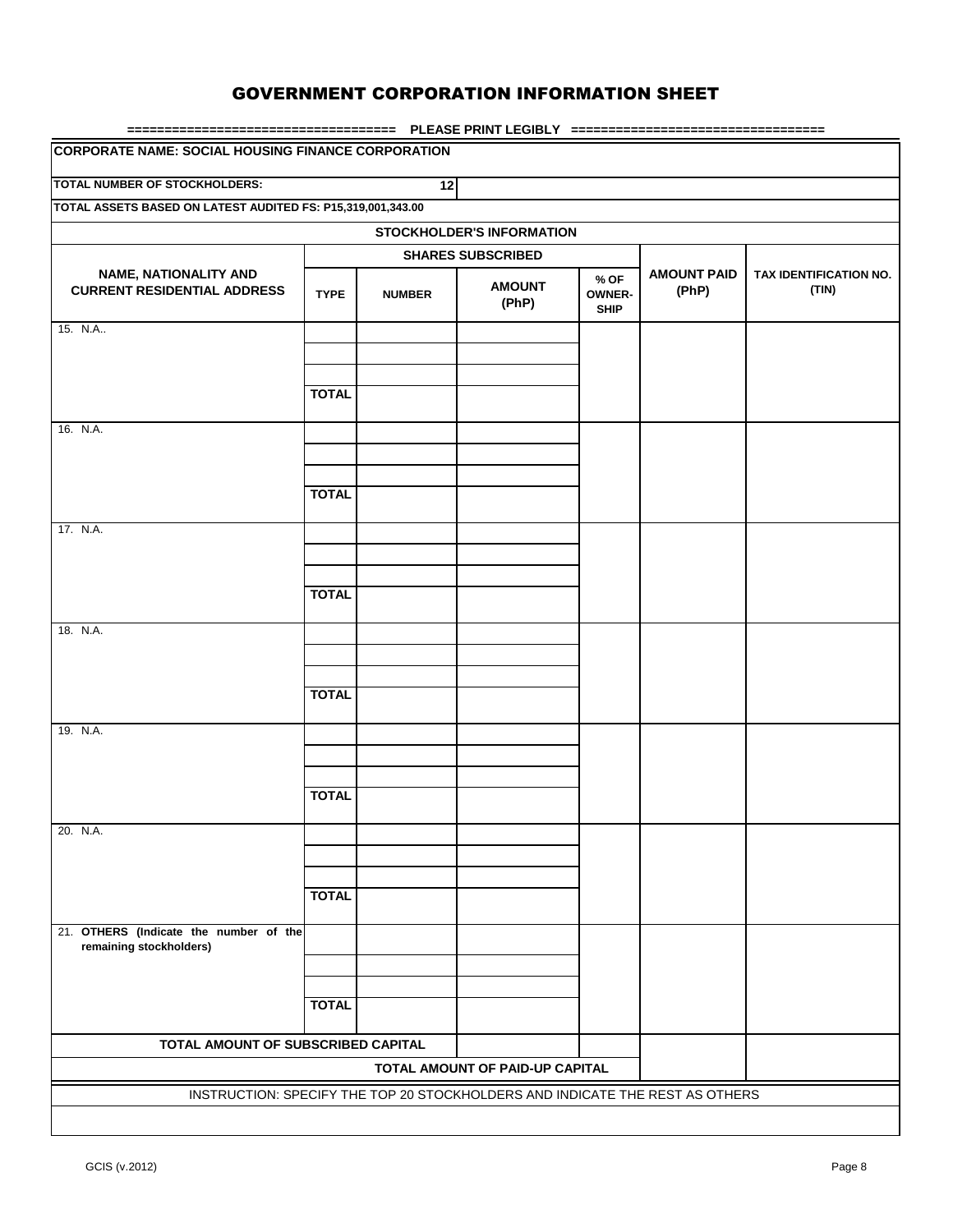| ======================================<br><b>PLEASE PRINT LEGIBLY</b>          |                                             |                               |                                           |                      |                                           |                   |                                                              |  |  |
|--------------------------------------------------------------------------------|---------------------------------------------|-------------------------------|-------------------------------------------|----------------------|-------------------------------------------|-------------------|--------------------------------------------------------------|--|--|
| <b>GOVERNMENT CORPORATION NAME: SOCIAL HOUSING FINANCE CORPORATION</b>         |                                             |                               |                                           |                      |                                           |                   |                                                              |  |  |
| 1. INVESTMENT OF CORPORATE                                                     |                                             |                               | <b>AMOUNT (PhP)</b>                       |                      |                                           |                   | DATE OF BOARD RESOLUTION                                     |  |  |
| <b>FUNDS IN ANOTHER CORPORATION</b>                                            |                                             |                               |                                           |                      |                                           |                   |                                                              |  |  |
| 1.1 STOCKS                                                                     |                                             |                               |                                           |                      |                                           |                   | <b>N.A.</b>                                                  |  |  |
|                                                                                | 1.2 BONDS/COMMERCIAL PAPER (Issued          |                               |                                           |                      |                                           |                   |                                                              |  |  |
| by Private Corporations, IF<br><b>APPLICABLE)</b>                              |                                             |                               |                                           |                      |                                           |                   |                                                              |  |  |
| 1.3 LOANS/ CREDITS/ ADVANCES                                                   |                                             |                               |                                           |                      |                                           |                   |                                                              |  |  |
|                                                                                |                                             |                               |                                           |                      |                                           |                   |                                                              |  |  |
| <b>1.4 GOVERNMENT TREASURY BILLS</b>                                           |                                             |                               |                                           |                      |                                           |                   |                                                              |  |  |
| 1.5 OTHERS                                                                     |                                             |                               |                                           |                      |                                           |                   |                                                              |  |  |
| 2. INVESTMENT OF CORPORATE FUNDS IN ACTIVITIES UNDER ITS                       | <b>SECONDARY PURPOSES (PLEASE SPECIFY:)</b> |                               |                                           |                      | <b>DATE OF BOARD</b><br><b>RESOLUTION</b> |                   | <b>DATE OF</b><br><b>STOCKHOLDERS</b><br><b>RATIFICATION</b> |  |  |
|                                                                                |                                             |                               |                                           |                      |                                           |                   |                                                              |  |  |
| 3. TREASURY SHARES                                                             |                                             |                               |                                           |                      |                                           |                   | % AS TO THE TOTAL                                            |  |  |
|                                                                                |                                             |                               |                                           | <b>NO. OF SHARES</b> |                                           |                   | <b>NO. OF SHARES</b><br><b>ISSUED</b>                        |  |  |
|                                                                                |                                             |                               |                                           |                      |                                           |                   |                                                              |  |  |
| 4. UNRESTRICTED/UNAPPROPRIATED RETAINED EARNINGS AS OF END OF LAST FISCAL YEAR |                                             |                               |                                           |                      |                                           |                   |                                                              |  |  |
| 5. DIVIDENDS DECLARED DURING THE IMMEDIATELY PRECEDING YEAR:                   |                                             |                               |                                           |                      |                                           |                   |                                                              |  |  |
|                                                                                | <b>TYPE OF DIVIDEND</b>                     |                               |                                           |                      | <b>AMOUNT (PhP)</b>                       |                   | <b>DATE DECLARED</b>                                         |  |  |
| <b>CASH</b><br>5.1                                                             |                                             |                               | 59,718,343.65                             |                      |                                           |                   | <b>YEAR 2014</b>                                             |  |  |
| <b>STOCK</b><br>5.2                                                            |                                             |                               | <b>N.A.</b>                               |                      |                                           |                   |                                                              |  |  |
| <b>PROPERTY</b><br>5.3                                                         |                                             | <b>N.A.</b>                   |                                           |                      |                                           |                   |                                                              |  |  |
|                                                                                |                                             | <b>TOTAL</b><br>59,718,343.65 |                                           |                      |                                           |                   |                                                              |  |  |
| 6. ADDITIONAL SHARES ISSUED DURING THE PERIOD:                                 |                                             |                               |                                           |                      |                                           |                   |                                                              |  |  |
| <b>DATE</b>                                                                    |                                             | <b>NO. OF SHARES</b>          |                                           |                      |                                           | <b>AMOUNT</b>     |                                                              |  |  |
|                                                                                |                                             | N.A.                          |                                           |                      |                                           |                   |                                                              |  |  |
|                                                                                |                                             |                               |                                           |                      |                                           |                   |                                                              |  |  |
|                                                                                |                                             |                               |                                           |                      |                                           |                   |                                                              |  |  |
| SECONDARY LICENSE/REGISTRATION WITH SEC AND/OR OTHER GOV'T AGENCY:             |                                             |                               |                                           |                      |                                           |                   |                                                              |  |  |
| <b>NAME OF AGENCY:</b><br><b>TYPE OF</b>                                       | <b>SEC</b>                                  |                               |                                           | <b>BSP</b>           |                                           |                   | $\overline{C}$                                               |  |  |
| <b>LICENSE/REGN.</b>                                                           | <b>FINANCING COMPANY</b>                    |                               |                                           |                      |                                           |                   |                                                              |  |  |
| <b>DATE ISSUED:</b>                                                            | 27-Sep-05                                   |                               |                                           |                      |                                           |                   |                                                              |  |  |
| 2005<br><b>DATE STARTED</b><br><b>OPERATIONS:</b>                              |                                             |                               |                                           |                      |                                           |                   |                                                              |  |  |
| TOTAL ANNUAL COMPENSATION OF                                                   |                                             |                               | TOTAL NO. OF OFFICERS TOTAL NO. OF RANK & |                      |                                           |                   | <b>TOTAL MANPOWER</b>                                        |  |  |
| DIRECTORS DURING THE PRECEDING<br><b>FISCAL YEAR (in PhP)</b>                  |                                             | 53                            | <b>FILE EMPLOYEES</b>                     |                      |                                           | <b>COMPLEMENT</b> |                                                              |  |  |
| P1,250,600 PER DIEM FOR COMMITTEE AND<br><b>BOARD MEETINGS</b>                 |                                             |                               |                                           | 156                  |                                           | 209               |                                                              |  |  |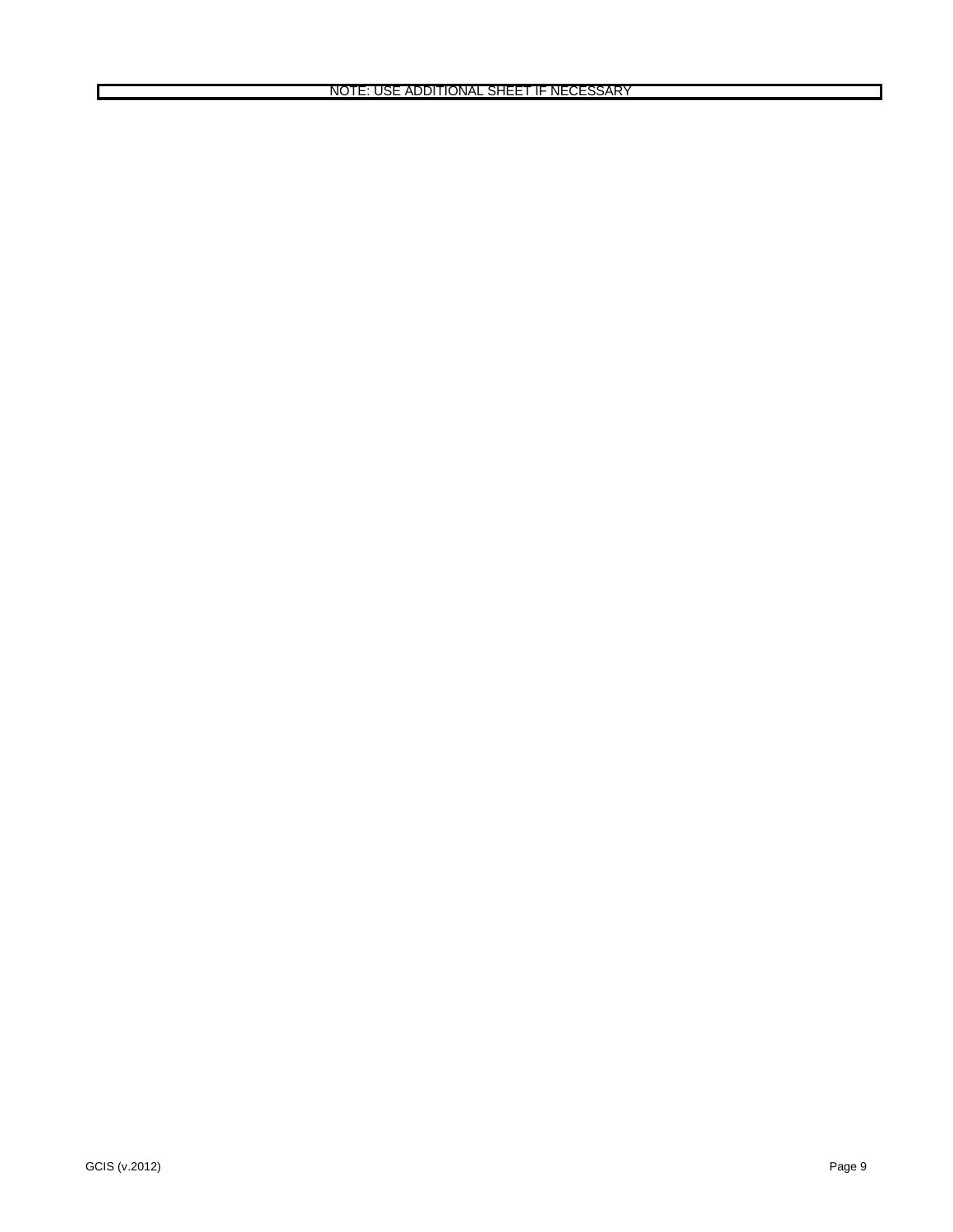#### **==================================== PLEASE PRINT LEGIBLY ==================================**

|                                 |                     | <b>SCHEDULE OF CAPITAL EXPENDITURE</b><br><b>NO SUPPORT SUBSIDY</b> |                        |                      |     |                   |
|---------------------------------|---------------------|---------------------------------------------------------------------|------------------------|----------------------|-----|-------------------|
| <b>PARTICULARS</b>              | <b>SECTOR</b>       | <b>FOREIGN COMPONENT</b>                                            |                        |                      |     |                   |
|                                 |                     | Loan                                                                | Grant                  | Project              | Tax | <b>Bank loans</b> |
|                                 |                     |                                                                     |                        |                      |     |                   |
|                                 |                     |                                                                     |                        |                      |     |                   |
|                                 |                     |                                                                     |                        |                      |     |                   |
|                                 |                     |                                                                     |                        |                      |     |                   |
|                                 |                     |                                                                     |                        |                      |     |                   |
|                                 |                     |                                                                     |                        |                      |     |                   |
|                                 |                     |                                                                     |                        |                      |     |                   |
|                                 |                     |                                                                     |                        |                      |     |                   |
|                                 |                     |                                                                     |                        |                      |     |                   |
|                                 |                     |                                                                     |                        |                      |     |                   |
|                                 |                     |                                                                     |                        |                      |     |                   |
|                                 | <b>Other Source</b> | <b>Total Local Compoonent</b>                                       | <b>Total Cost</b>      | <b>Status</b>        |     |                   |
| Leasehold Implements - Building |                     |                                                                     | 785,027.00 Completed   |                      |     |                   |
| <b>Office Equipment</b>         |                     |                                                                     |                        | 729,111.00 Completed |     |                   |
| <b>Furnitures and Fixtures</b>  |                     |                                                                     |                        | 829,643.00 Completed |     |                   |
| <b>IT Equipment</b>             |                     |                                                                     |                        | 44,269.00 Completed  |     |                   |
| Library Books                   |                     |                                                                     |                        | 72,888.00 Completed  |     |                   |
| <b>Transportation Equipment</b> |                     |                                                                     | 3,574,000.00 Completed |                      |     |                   |
|                                 |                     |                                                                     |                        |                      |     |                   |
|                                 |                     |                                                                     |                        |                      |     |                   |
|                                 |                     |                                                                     |                        |                      |     |                   |
|                                 |                     |                                                                     |                        |                      |     |                   |
|                                 |                     |                                                                     |                        |                      |     |                   |
|                                 |                     |                                                                     |                        |                      |     |                   |
|                                 |                     |                                                                     |                        |                      |     |                   |
|                                 |                     |                                                                     |                        |                      |     |                   |

**GOVERNMENT CORPORATION NAME: SOCIAL HOUSING FINANCE CORPORATION**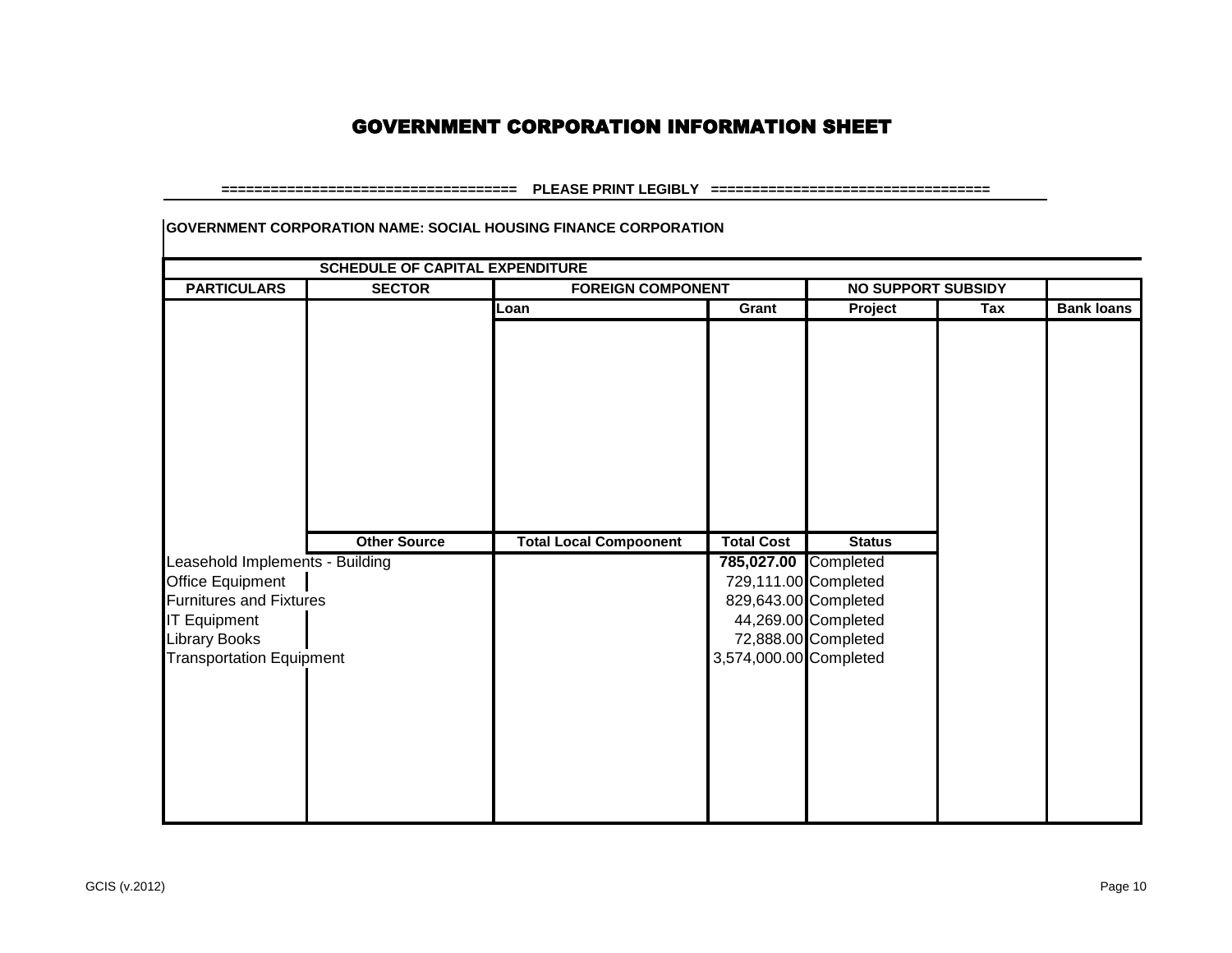**==================================== PLEASE PRINT LEGIBLY ==================================**

### **GOVERNMENT CORPORATION NAME: SOCIAL HOUSING FINANCE CORPORATION**

### **INCOME STATEMENT**

**For the year : 31 DECEMBER 2014**

|                                                  | <b>Amount</b>     |
|--------------------------------------------------|-------------------|
| <b>INCOME</b>                                    | 505,677,383.00    |
| <b>Business and Service Income</b>               |                   |
| <b>Gains and Premiums</b>                        |                   |
| <b>Others</b>                                    | 505,677,383.00    |
| <b>Total Income</b>                              |                   |
|                                                  |                   |
| <b>Less: Share of National Government</b>        | 806,919,084.00    |
| <b>Income After Share of National Government</b> | 1,312,596,.467.00 |
| <b>EXPENSES</b>                                  |                   |
| <b>Business Expenses</b>                         |                   |
| <b>Personal Services</b>                         | 167,814,833.00    |
| <b>Maintenance and Other Operating Expenses</b>  | 176,705,193.00    |
| <b>Financial Expenses</b>                        | 6,468,906.00      |
| <b>Others</b>                                    |                   |
| <b>Total Expenses</b>                            | 350,988,932.00    |
| Net Income (Loss) Before Subsidy                 | 154,688,451.00    |
| <b>Subsidy Income</b>                            | 806,919,084.00    |
| Net Income (Loss) Before Tax                     | 961,607,535.00    |
| <b>Income Tax Expense</b>                        | 38,265,548.00     |
| Net Income (Loss) After Tax                      | 923.341.987.00    |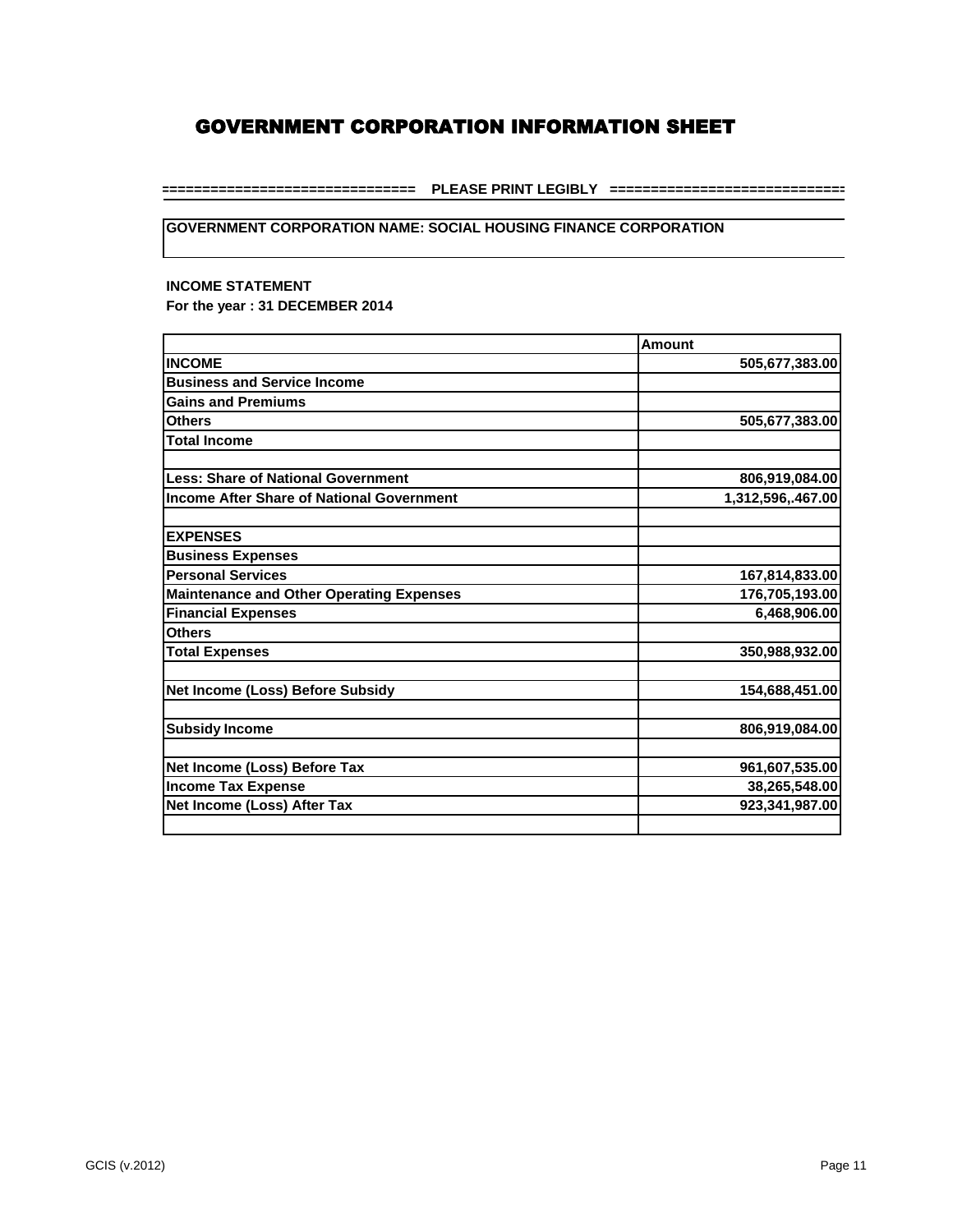**==================================== PLEASE PRINT LEGIBLY ==================================**

### **GOVERNMENT CORPORATION NAME: SOCIAL HOUSING FINANCE CORPORATION**

## **CASH FLOW STATEMENT**

**For the year : 31 DECEMBER 2014**

| <b>CASH FLOW FROM OPERATING ACTIVITIES</b>                    | <b>Amount</b>    |
|---------------------------------------------------------------|------------------|
| <b>Cash Inflows</b>                                           | 2,434,230,072    |
| <b>Cash Outflows</b>                                          | 1,244,922,491.00 |
| Net Cash Provided By (Used in) Operating Actitives            | 1,189,307,581.00 |
|                                                               |                  |
| <b>CASH FLOWS FROM INVESTING ACTIVITIES</b>                   |                  |
| <b>Cash Inflows</b>                                           |                  |
| <b>Cash Outflows</b>                                          | 399,392,963.00   |
| Net Cash Provided By (Used In) Investing Activities           | $-399,392,963$   |
| <b>CASH FLOWS FROM FINANCING ACTIVITIES</b>                   |                  |
| <b>Cash Inflows</b>                                           |                  |
| <b>Cash Outflows</b>                                          | 22,559           |
| Net Cash Provided By (Used In) Financing Activities           | $-22,559$        |
|                                                               |                  |
| Net Increase (Decrease) in Cash and Cash Equivalents          | 789,892,059      |
| Effects of Exchange Rate Changes on Cash and Cash Equivalents |                  |
| Cash and Cash Equivalents, Beginning of Period                | 2,731,209,362    |
|                                                               |                  |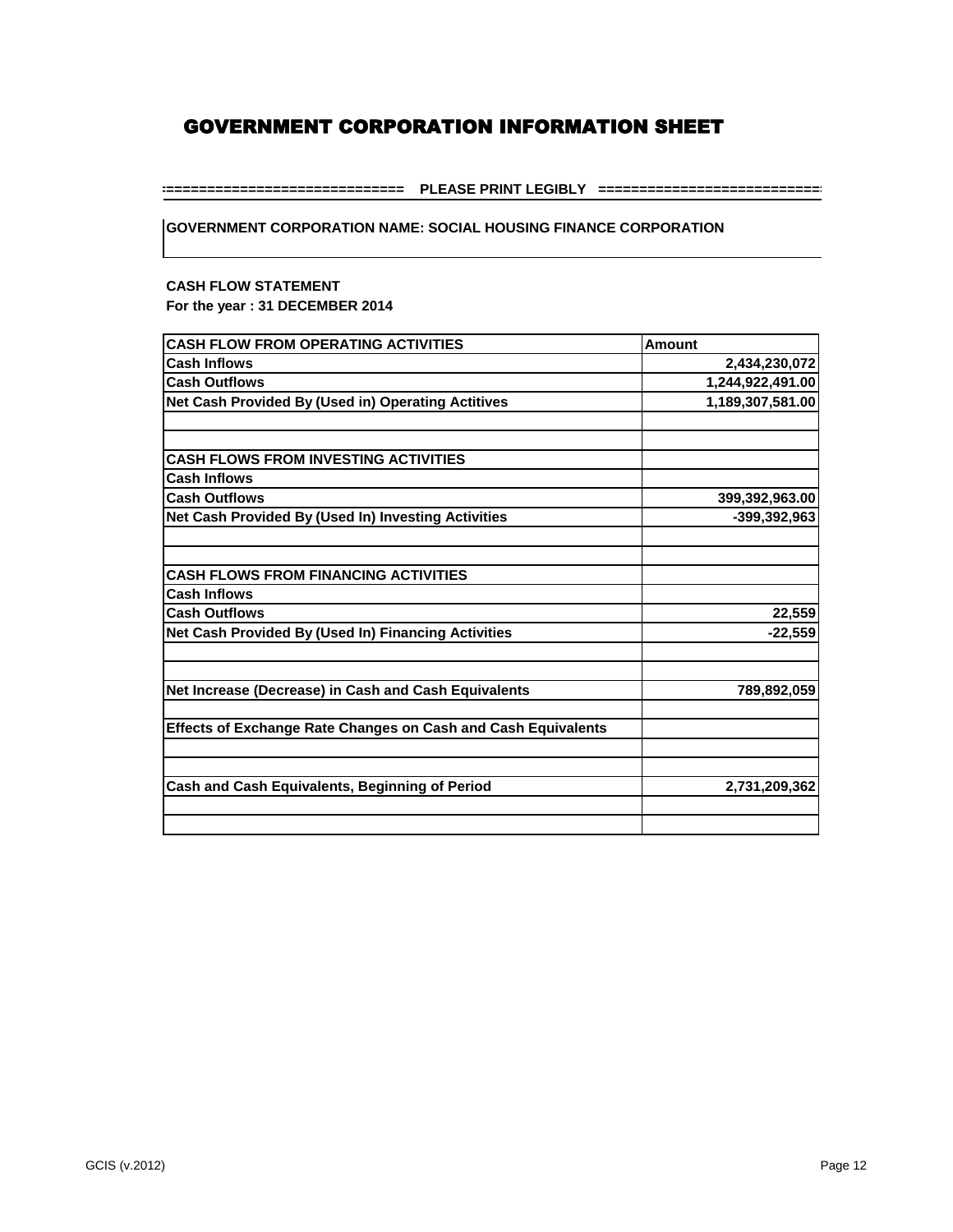**============================== PLEASE PRINT LEGIBLY ==================================**

### **GOVERNMENT CORPORATION NAME: SOCIAL HOUSING FINANCE CORPORATION**

#### **For the year: 31 DECEMBER 2014**

#### **CASH AND INVESTMENT BALANCE REPORT**

|                                                                                                          |                     | TERM (No. |                         |                     |          |
|----------------------------------------------------------------------------------------------------------|---------------------|-----------|-------------------------|---------------------|----------|
|                                                                                                          | <b>AMOUNT</b>       | of Days)  | <b>RATE (Per Annum)</b> | <b>DATE</b>         |          |
| I. Cash on Hand                                                                                          | Php8,947,513.41     |           |                         | <b>Issue</b>        | Maturity |
| III. Cash in Banks<br>III. Net Depositswith BTr                                                          | Php314,263,585.02   |           |                         |                     |          |
|                                                                                                          |                     |           |                         |                     |          |
| IV. Special Series<br>(Treasury Bills) with Bangko<br>Sentral (Identify those<br>under trust agreements) |                     |           |                         |                     |          |
| V. Special Series Placements                                                                             |                     |           |                         |                     |          |
| with BTr (Identify those under                                                                           |                     |           |                         |                     |          |
| trust agreements                                                                                         |                     |           |                         |                     |          |
| VI. Investments in Other Securities                                                                      | Php3,198,067,382.72 |           |                         | 1.78% various dates |          |
| VII. Others                                                                                              |                     |           |                         |                     |          |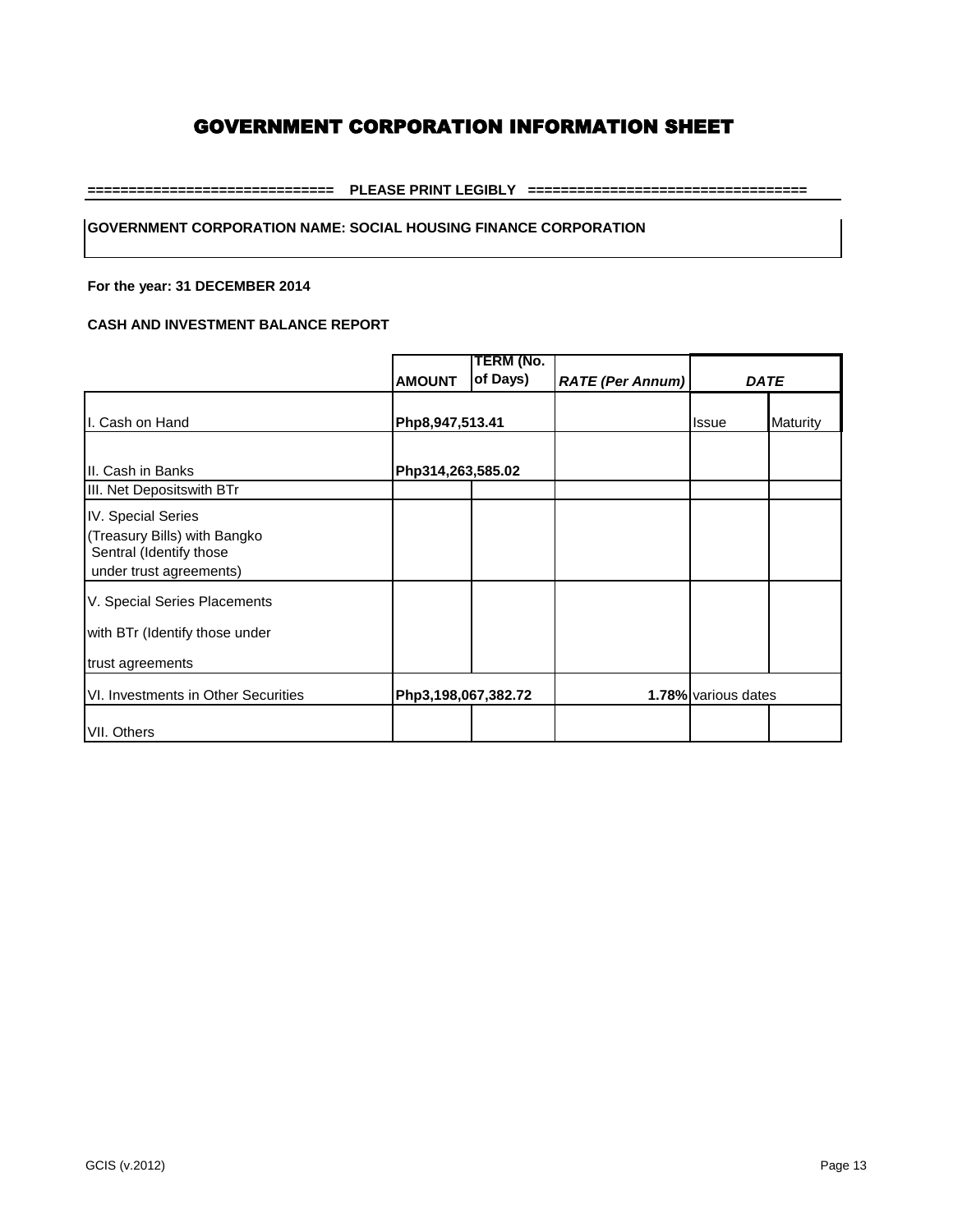**==================================== PLEASE PRINT LEGIBLY ==================================**

#### **GOVERNMENT CORPORATION NAME: SOCIAL HOUSING FINANCE CORPORATION BALANCE SHEET (For the year: 2014)**

**ASSETS** *Amount* Cash & Cash Equivalents 3,521,101,421.00 Short-Term Investments Receivables (net) 68,107,057.00 Inventories 3,488,247.00 Prepayments and Deferred Charges 2,438,809.00 Gross International Reserves Others 64,690,398.00 **Total Current Assets** 3,659,825,932.00 147,121,185.00 178,985,941.00 1,169,504.00 11,331,898,781.00  **Total Non-Current Assets** 11,659,175,411.00 **TOTAL ASSETS** 15,319,001,343.00 **LIABILITIES** Trade and Non-Trade Payables 1,238,875,776.00 Current Portion of Long-term Debt Deposit Liabilities Currency in Circulation Securities sold under agreements to repurchase Current Liabilities of Water Districts Others 903,242,115.00  **Total Current Liabilities** 2,142,117,891.00 Non-Current Liabilities of Water Districts 12,011,203,013.00 **Non-Current Liabilities TOTAL LIABILITIES** 10,000,000.00 Restricted Capital 1,155,680,439.00 **TOTAL EQUITY** 1,165,680,439.00 **TOTAL LIABILITIES AND EQUITY** 15,319,001,349.00 **Current Assets** Capital Stock Government Equity Retained Earnings **Others Current Liabilities Non-Current Liabilities** Deferred Credits **Others** Deposit Payables Bills Payable **EQUITY** Bonds Payable **Non-Current Assets** Accrued Retirement Benefits Loans and Advances Payable Notes Payable Mortgage Payable Investment Property Property, Plan & Equipment (net) Long-term Investments (net) Long -term Receivables (net) **LIABILITIES AND EQUITY Others** Intranhible Assets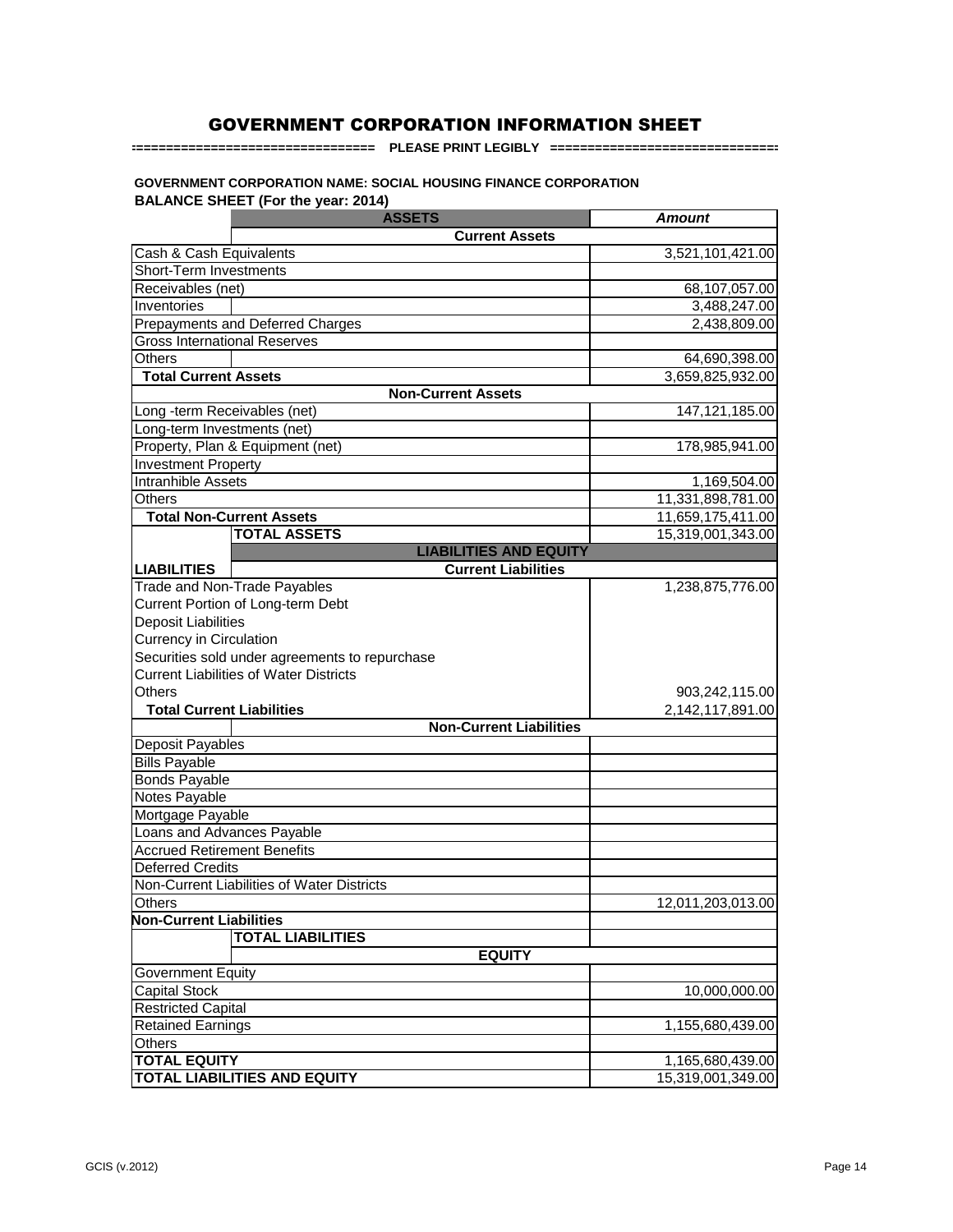**==================================== PLEASE PRINT LEGIBLY ==================================**

**GOVERNMENT CORPORATION NAME: SOCIAL HOUSING FINANCE CORPORATION**

| <b>NET OPERATING INCOME</b>                             | <b>Amount</b>  |
|---------------------------------------------------------|----------------|
| Schedule 1A                                             |                |
| Accounts receivable - national government               |                |
| <b>Clients deposit</b>                                  |                |
| Collection from advances on insured receivables         |                |
| Collection of loans receivables                         |                |
| Collection of pari-passu payables                       |                |
| Collection of receivables -- clients                    |                |
| Collection of receivables -- employees/others           |                |
| Collection of receivables -- clients, employees, others |                |
| <b>Collection of Sales Contract Receivable</b>          |                |
| Dividend Income                                         |                |
| Foreign Exchange gains                                  |                |
| Gain on sale of Investment                              |                |
| Interest and penalties                                  | 306,028,822.00 |
| interest on investments and deposits                    | 37,687,442.00  |
| Lease income (office space)                             |                |
| Lease income from acquired assets                       |                |
| Lease payment receivable -- car plan                    |                |
| Miscellaneous deposit                                   |                |
| Misc inc-- service charge                               | 161,961,119.00 |
| Payable to clients/employees/govet agencies             |                |
| Payable to clients/employees/ others                    |                |
| Redemption of agrarian reform bonds                     |                |
| Reinsurance claims -- ECI                               |                |
| Reinsurance premium -- Trust liabilities                |                |
| Sale of transportation of equipment                     |                |
| Sale of unserviceable equipment                         |                |
|                                                         |                |
| Add: (other Receipts)                                   |                |
|                                                         |                |
| Total:                                                  |                |
|                                                         |                |
|                                                         |                |
| <b>TOTAL:</b>                                           | 505,677,383.00 |
|                                                         |                |